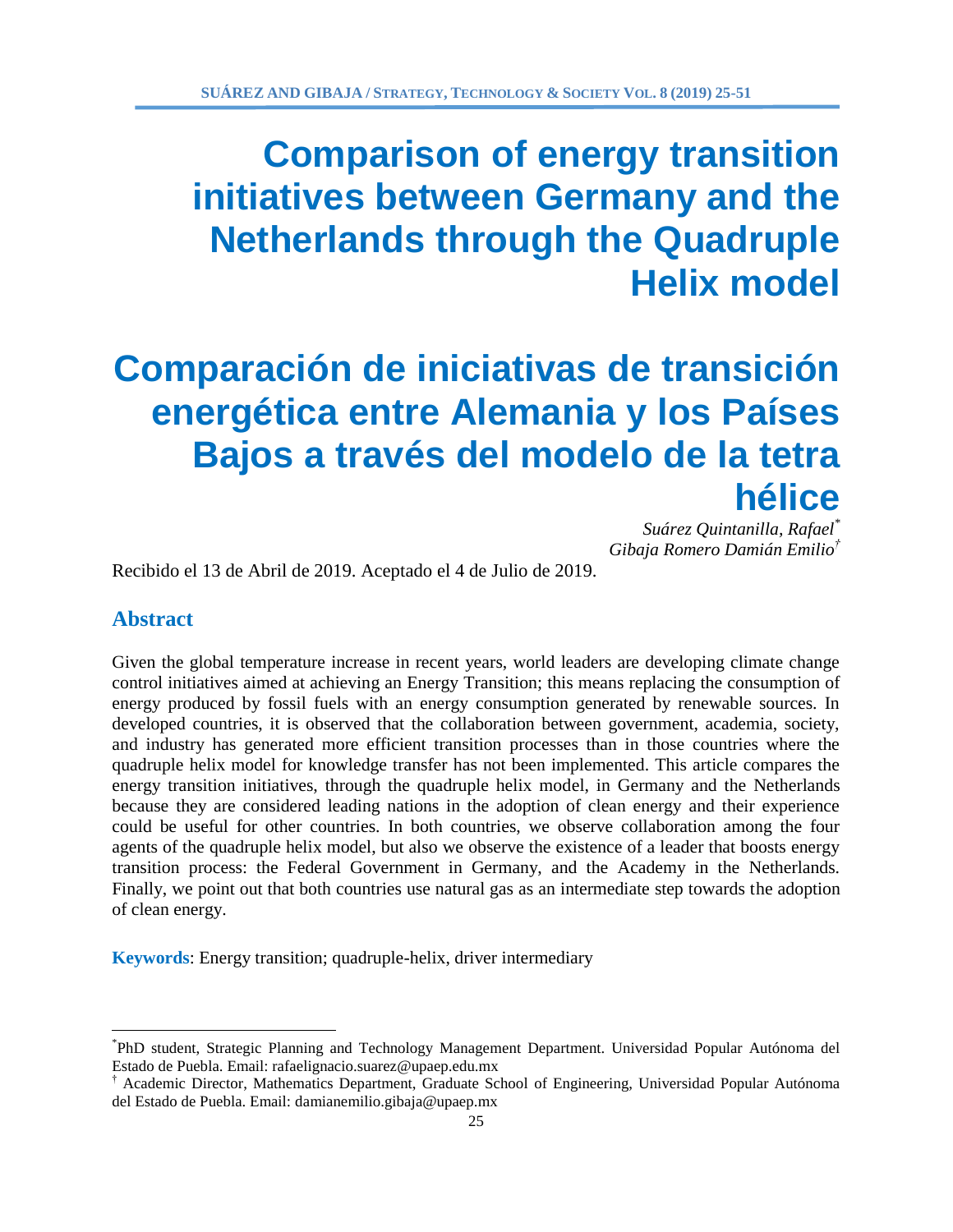# **Resumen**

Dado el incremento de la temperatura mundial en años recientes, los líderes del mundo se encuentran desarrollando iniciativas de control de cambio climático enfocadas a lograr una Transición Energética; esto significa sustituir el consumo de energía producida con combustibles fósiles por un consumo de energía generada mediante fuentes renovables. En países desarrollados se observa que la colaboración entre gobierno, academia, sociedad e industria ha generado procesos de transición más eficientes que en aquellos países donde no se ha implementado el modelo de cuádruple hélice para la transferencia de conocimiento. En el presente artículo se comparan las iniciativas de transición energética, desde el modelo de la cuádruple hélice, en Alemania y los Países Bajos, naciones líderes en la adopción de energías limpias y cuya experiencia podría ser de utilidad para otros países. En ambos países se observa que la transición energética es liderada por uno de los agentes de la cuádruple hélice; el Gobierno Federal en Alemania, y la Academia en los Países Bajos. También se observa el uso del gas natural como un paso intermedio hacia la adopción de energías limpias.

**Palabras Clave**: Transición energética, cuádruple-hélice, líder intermediario.

# **1 Introduction**

The scientific community points out that the global temperature has risen between 0.4 and 0.8 Celsius degree over the past 100 years (Hansen, 2010). So, Governmental Organizations (GO's) and Non-Governmental Organizations (NGO's) build a shared international agenda to develop and implement international strategies to get control over global warming, with initiatives to move the world energy consumption from fossil fuels to renewable fuels. In other words, the global community pursues a successful Energy Transition strategy (Stocker, 2014).

Given the importance of Energy Transition in fighting against climate change, its achievement requires human and technological resources (Etzkowitz and Leydesdorff, 2000). Empirical and theoretical studies agree that the correct application of such initiatives requires the sharing of technology, and knowledge, between the government, industry, academy and society. In this sense, the Quadruple Helix (QH) Model establishes a theoretical model that establishes strategies to reach technology transference through the collaboration between the previous actors (Yawson, 2009).

Despite the benefits of the QH model, its implementation represents a challenge for decisionmakers since sharing property rights over technological patents is not clear when all the QH' agents participate in their development (Stocker, 2014). Even more, aside technology transfer, energy transition processes also require economic incentives to motivate the collaboration of all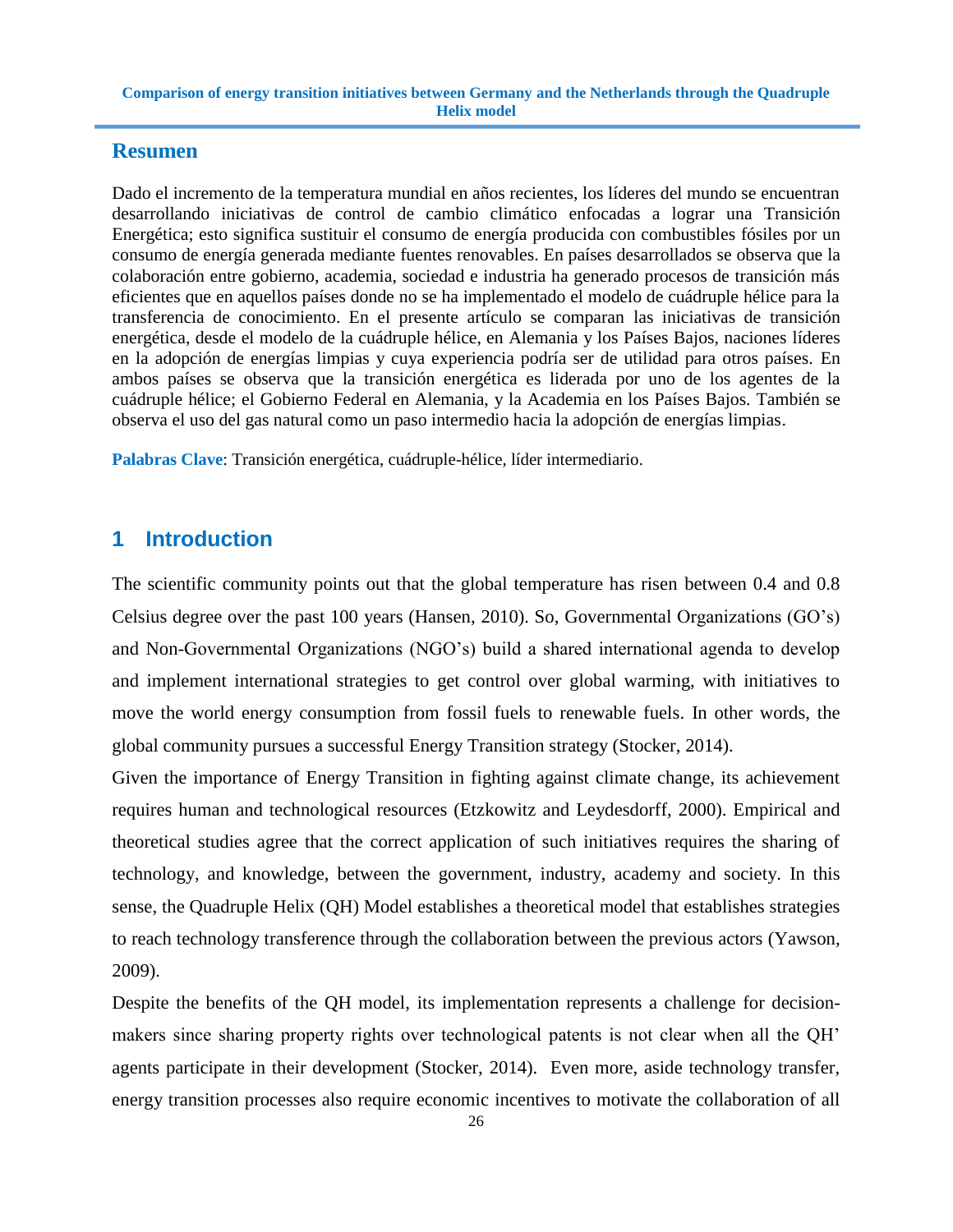the QH's agents; particularly, note that the society and industry have economic incentives to leave the energy transition process given the high costs associated with clean energy production (Yawson, 2009; Kitzing and Weber, 2014; Kalkbrenner and Roosen; 2016). Although the implementation of the QH model presents the previous issues, in the international community, we can find success cases such as Germany and the Netherlands, countries where there exist a strong collaboration between the government, society, industry and academy. Even more, both countries are aware that fighting against climate change requires the active participation of the government, society, academy and industry (Emelianoff, 2013; Boon and Dieperink, 2014). So, the central aim of this paper is to develop a comparison between Germany and the Netherlands to understand how the QH model can contribute to reaching a proper energy transition process; we choose these countries given their socio-economic similarities and the fact that both countries fight against climate change via the energy transition strategy. Our analysis focuses on each QH agent to derive differences and coincidences between Germany and the Netherlands in their energy transition processes. By performing an exhaustive literature review, we summarise the best practices and the roles that each actor in the QH model plays in both countries.

We find that most of the German initiatives come from the Federal Government, who incentives the participation of the other agents in the adoption of renewable energies. In the case of the Netherlands, the Academy sector plays a major role in motivating the collaboration from the other actors in the QH model to adopt clean energies. Thus, although both countries base the development of energy transition initiatives on cooperation between the QH members, we show that their collaboration mechanisms differ given the presence of a "Driver Intermediary" in the energy transition process.

This paper is closely related to the literature that suggests the prevalence of a Driver Intermediary, an agent who leads the definition of strategies to reach a common objective, in the application of the QH model (Matschoss and Heiskanen, 2017). Moreover, in both countries, the driver intermediary first suggests the adoption of an intermediate energy source, like the natural gas, to compensate the fact that clean energy production does not satisfy the demand for energy.

The present paper is organized into four sections. Section 2 gives a general context of global warming, and the initiatives developed by the international community to fight against it. Section 3 analyses how the QH model performance in Germany and the Netherlands by summarising the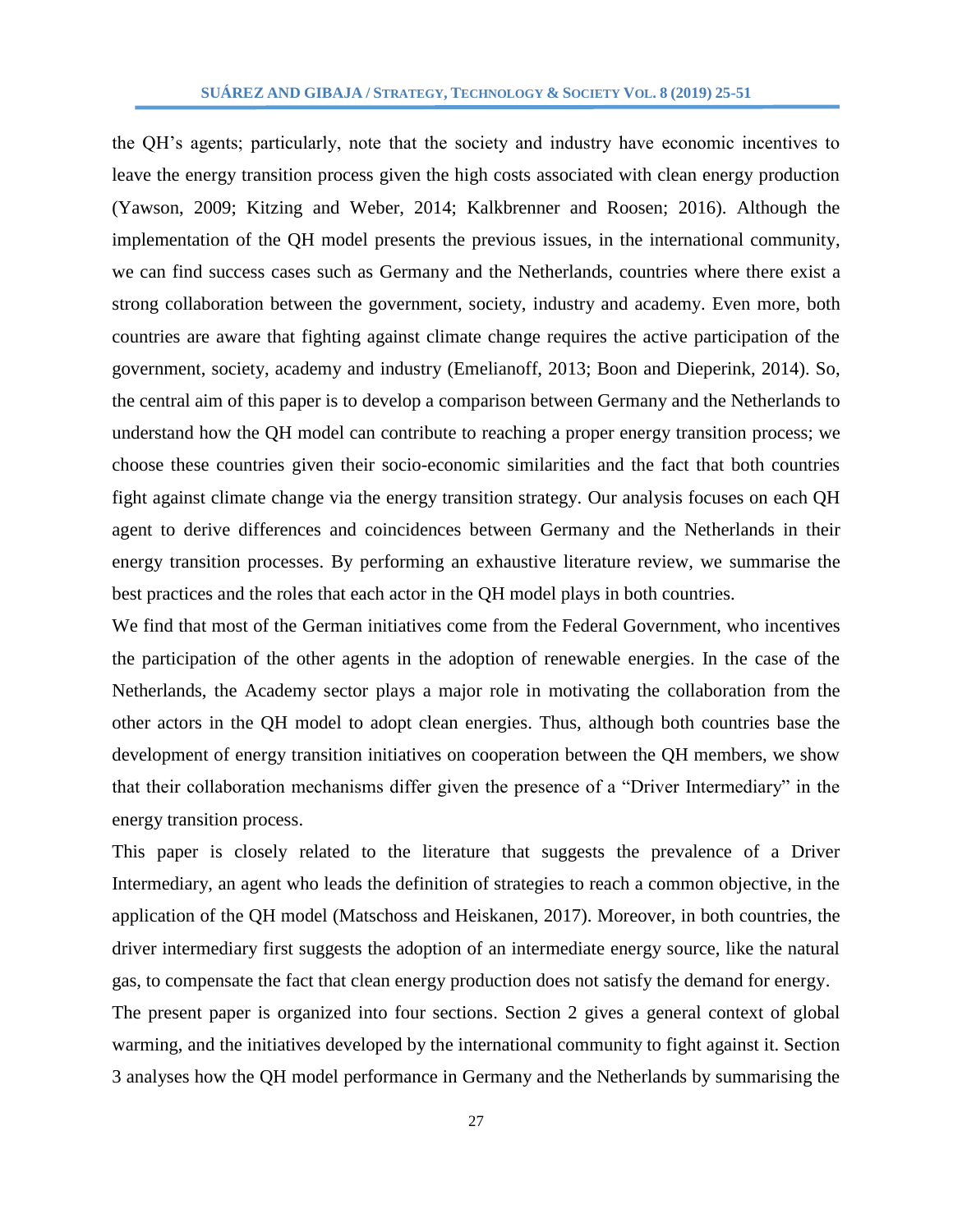activities of each agent that collaborates in the energy transition process. The last section, Section 4, presents the discussions and conclusions.

# **2 Contextual frame**

In this section, we discuss international initiatives that pursue the transition from the use of energy generated by fossil fuels to energy produced by renewable energy sources. Moreover, we explain the role of the QH model in the energy transition process.

### **2.1 Transition Energy**

.

The Energy Transition refers to a long-term strategy for the development of political, social, academic and businesses structures that facilitate the adoption of clean energy. As we mentioned before, its successful implementation implies the adoption of clean energy, those produced with renewable sources, by all energy users in a country (Marchetti, 1977; Marchetti, 1980; Marchetti and Nakicenovic, 1979). The main problem in the energy transition process relies on the fact that clean energy production requires a high investment from producers that imply the imposition of high market prices; in other words, consumers and producer do not have economic incentives to transition from fossil fuels to renewable fuels (Guidolin and Guseo, 2016).

Despite the efforts made by the international to diminish oil energy consumption, Figure 1 illustrates that such energy covers a significant portion of the energy demand in the period 1990 to 2040. However, the Energy Information Agency (EIA) projects that renewable energy will have a growth spike, by the year 2020, as many energy producers are investing in the development of renewable energy and will smoothly move to replace fossil sources. Figure 1 also shows a decline in energy consumption coming from coal, a primary form of energy, and a steady trend in nuclear energy (EIA, 2016). It is worth noticing that natural gas energy presents a similar trend than renewable energy; the EIA expects that it will become the second source of global energy consumption by the year 2030, which makes it a definite mid step towards the fulfilment of the energy transition.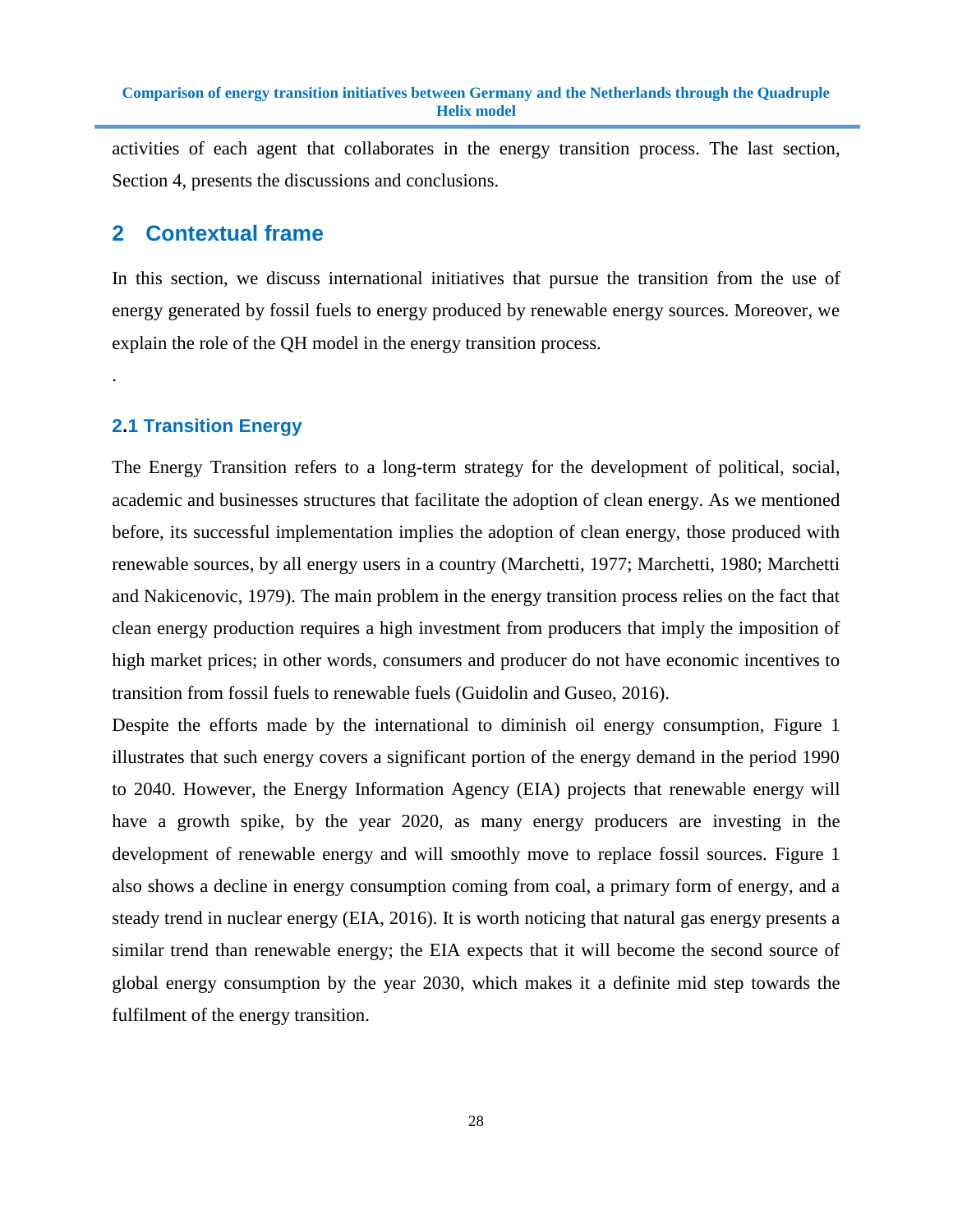

**Fig. 1** Own elaboration with data from (IEA, 2016) (Indexed data, 1990 Oil source is base 100).

#### **2.2 Global warming**

The world population growth also has increased the rate of energy consumption, whose current supply mainly comes from fossil fuels. Among the negative consequences of supplying energy through the use of fossil fuels, the most problematic is the increase of Green House Emissions (GHE), which are the main factors associated with global warming (Mackay, 2008). So, over the last twenty years, the international community has invested a lot of time and resources to develop initiatives to control GHE (Klein et al., 2017).

Renewable energies, also known as the *Golden Energies,* are considered the ideal solution against climate change since they bring benefits for the environment and the society. The rise of the *Green Industries* will diminish the GHE via the creation of new jobs through the establishment of environmentally friendly firms that use golden energies in their production activities (Poltronieri, 2016).

Despite the positive externalities that the energy transition may generate on GHE mitigation, it faces financial and social challenges. Nowadays, and in the midterm, the fossil energy industry represents a significant source of employment, income, and profits for many countries; and it is also the cheapest and most accessible energy source for a big share of the global population.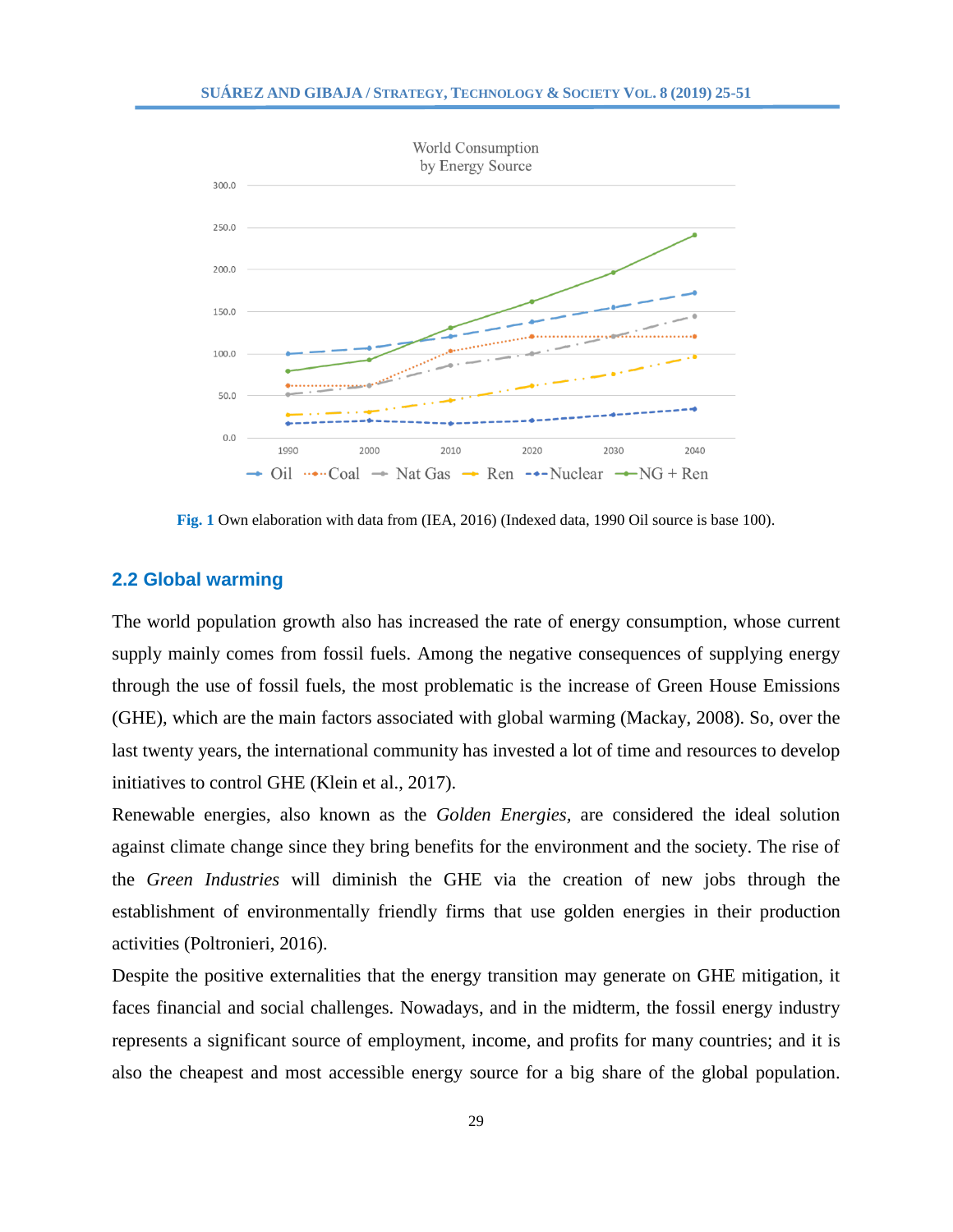Some authors suggest that it is not clear how the green industry may overcome such aspects given the high cost associated with its initial investment (Fagerberg, Laestadius and Martin, 2016). Moreover, even though there are efforts to replace energy coming from fossil fuels with renewable energy, the energy transition strategy, there is no general framework that indicates how to succeed in the diminishing of GHE and consequently how to slow/stop climate change (Zimmerman and Faris, 2011). Backstrand (2017) and Geels et al. (2008) indicate that reaching a total energy transition may take decades as the current state of renewable sources development does not fill the existing gap between consumption and production, see Figure 1 (EIA, 2016; Aleklett, 2009; Aleklett et al., 2010).

#### **2.3 International initiatives on climate change**

International efforts on climate change policies began in the early '90s when the United Nations (UN) adopted the *United Nations Framework Convention on Climate Change*, and the establishment of the *Kyoto Protocol,* an international agreement to diminish GHE (UN, 1992)*.* Later, the Berlin Mandate, signed in the spring of 1995, follows to the Kyoto Protocol; its primary objective was to reach consensus over the stabilisation of GHE in the atmosphere (Mane and Richels, 1996). The Berlin Mandate clear the mechanism to diminish GHE by setting emission targets for the next 20 years in all developed countries. However, no specific objectives were specified for developing countries, which cause criticism around the mandate that caused the negative of countries like the United States to cope with the agreements on it (Depledge, 2005).

Although alliances between government and private organisations emerged to mitigate the industrial impact on climate change, these were not enough to build international synergies in the first decade of the 2000 years (Zimmerman and Faris, 2011).

In 2015, at the *Conference of parties 21* (COP 21) in Paris, a multi-national agreement over climate change was reached, namely *The Paris Agreement.* Its primary objective is to pursue and align different regional and national efforts to set and update targets to control global warming; specifically, the Paris agreement also establishes to keep the increasing on temperature below two Celsius degree (EIA, 2016). This conference brought an international hopeful spirit that a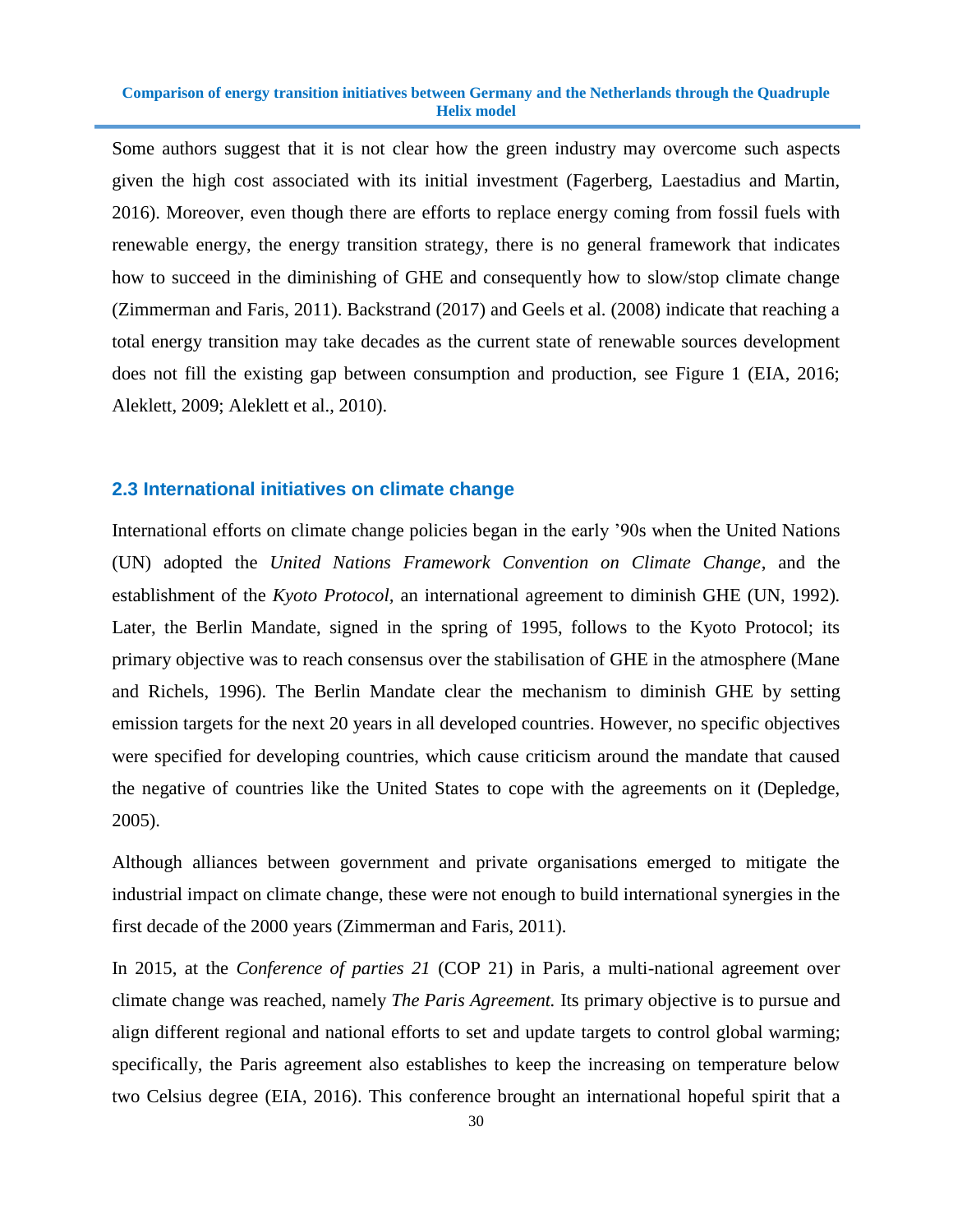paced and structured transition from fossil to renewable energy is reachable since countries engage in developing a global collaborative framework that will not have social and financial affectations (UN, 2015).

The *Paris Agreement* was ratified during the COP 22 in Marrakech during November 2016, where the slogan *Together now!* was presented*.* This meeting reinforces the core message that we are all working along for effective actions to mitigate climate change; also, such slogan boosts the idea that everyone's collaboration is necessary for the *2050 Pathway Platform* (UNFCCC, 2016). The new mandate pretends that renewable energy sources will become the primary source of energy production/consumption, around the world, by the year 2050. At the same time, the UN is searching for developing a *hybrid multilateralism collaboration* agenda to develop different dimensions of collaboration such as multi-country; multi-region; GO's and NGO's, public and private industries, multi-university and civil society collaboration. In other words, the UN recognises the necessity of implementing the QH model to cope with COP 21 objectives (Backstrand et al., 2017).

Aside the international agreements, there exist regional efforts to diminish GHE and control climate change. Kelemen (2010) considers that the Europe Union is the leader on the implementation of an efficient energy transition strategy since it plays a significant role in leading global warming initiatives that motivate other European countries to change energy production processes and consumption (Backstrand and Elgstrom, 2013; Andersson, 2016). Notably, the region is an example of climate control since it has set setting challenging targets on GHE (Heidrich et al., 2016). The European Union calls them the *20-20-20* target (European Parliament, 2009), which consist of 20% decrease in GHE, 20% increase in energy coming from renewables and 20% improvement in energy efficiency. Given the differences among European Union members, these countries individualise the 20-20-20 strategy according to their features and capacity to reach the regional targets (European Commission, 2015). The region pretends to fulfil these goals by the year 2020.

The *success of the European Union effo*rts relies on setting regional targets and local objectives as well. In the local level, European cities are taking advantage of the *green trend* to speed up the development and implementation of the energy transition promoted by the regional climate change initiatives. Through these actions, local governments attract governmental and private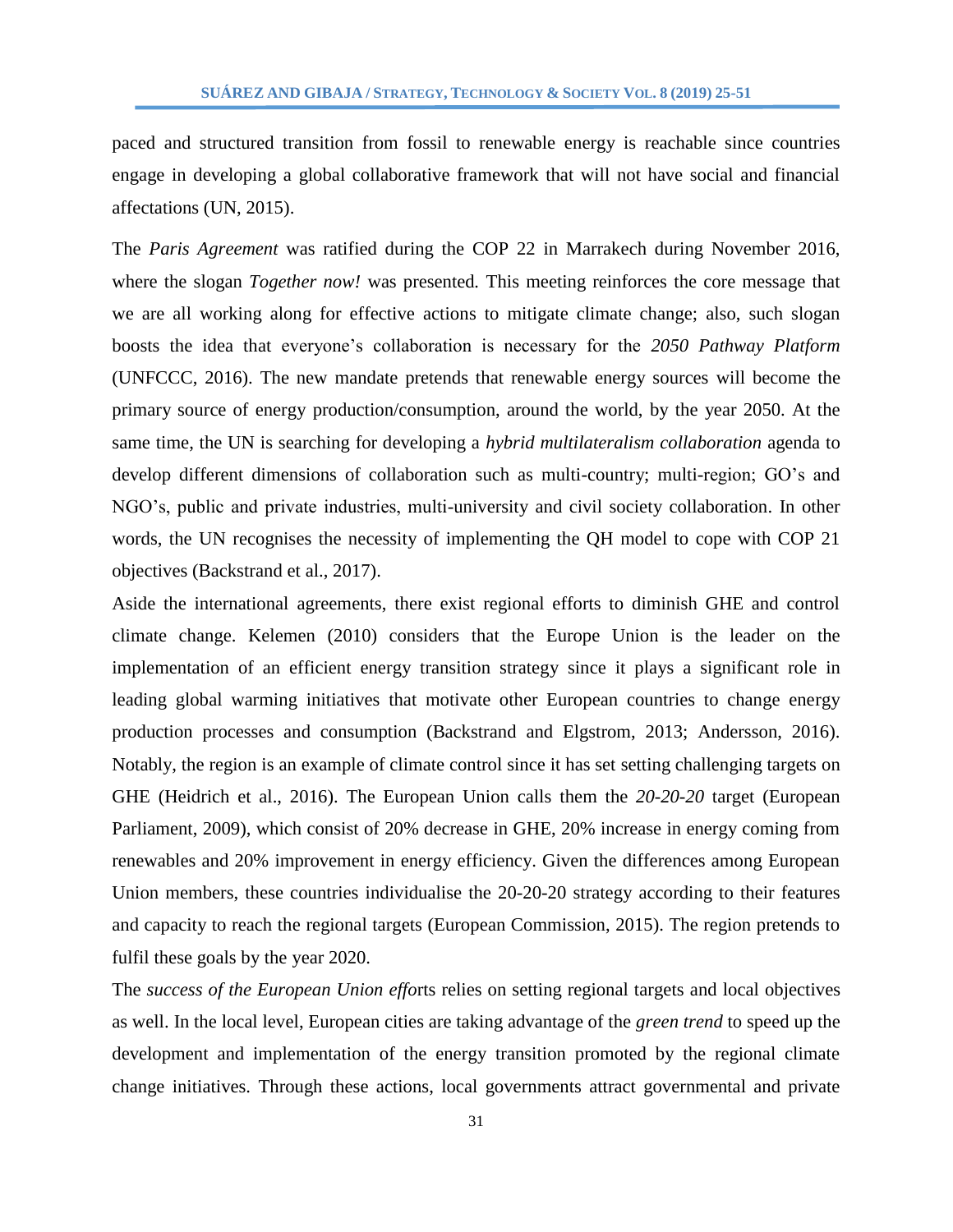financial resources to generate green industries, which generate benefits for the population (Bergmand and Bylun, 2012; Jonas et al., 2010). So, local initiatives pursue to diminish GHE but at the same time create new jobs, as well they improve environmental education and the image of city authorities (Anderberg and Clark, 2013; Metzger and Rader, 2013).

#### **2.4 The Quadruple Helix model**

Setting targets from the global to the regional point of view is the first step to reach the objectives of the *Paris Agreement*. However, given the involvement of different agents with specific objectives, it is necessary to establish a framework that strengths collaboration among them, which requires high tech capital. So, parallel to the energy transition, we have a problem of development and implementation of knowledge. In this sense, Etzkowitz and Leydesdorff (2000) introduce the concept of the Triple Helix (TH), a model that responds to the policymakers requisition for technological transfer, and that enhances the collaboration between the university, government, and industry to spread and apply knowledge.

Therefore, the central aim of the TH model is to implement, in an efficient way, the knowledge generated by universities and industries to increase social welfare. A proper knowledge implementation strength the bonds among all actors and enhances the coordination of the role that each one of them must play (Buehler and Pucher, 2011; Collier and Löfstedt, 1997; Emelianoff, 2013; Hall, 2014). Despite the agents' differences, the TH model emphasises that its agents share structural similarities in the knowledge creation process: universities through academy research, government with public and mission-oriented research laboratories, and the industrials by Research and Development (R&D) departments. (Lawton and Leydesdorff, 2014).

In 2009, the Society was added to the Helix model (Yawson, 2009), transforming it into what is now known as the Quadruple Helix. Cavallini et al. (2016) point out that processes leading technology and knowledge transfer improve with the society's participation since its perspective does not only consider the economic impact, it takes care on the social consequences which make the transfer a process more democratic (Arnkil et al.,2010; Woo Park, 2014). However, the interactions between the four agents are characterised by their complexity which implies the arising of conflict due to the particular objectives of each agent.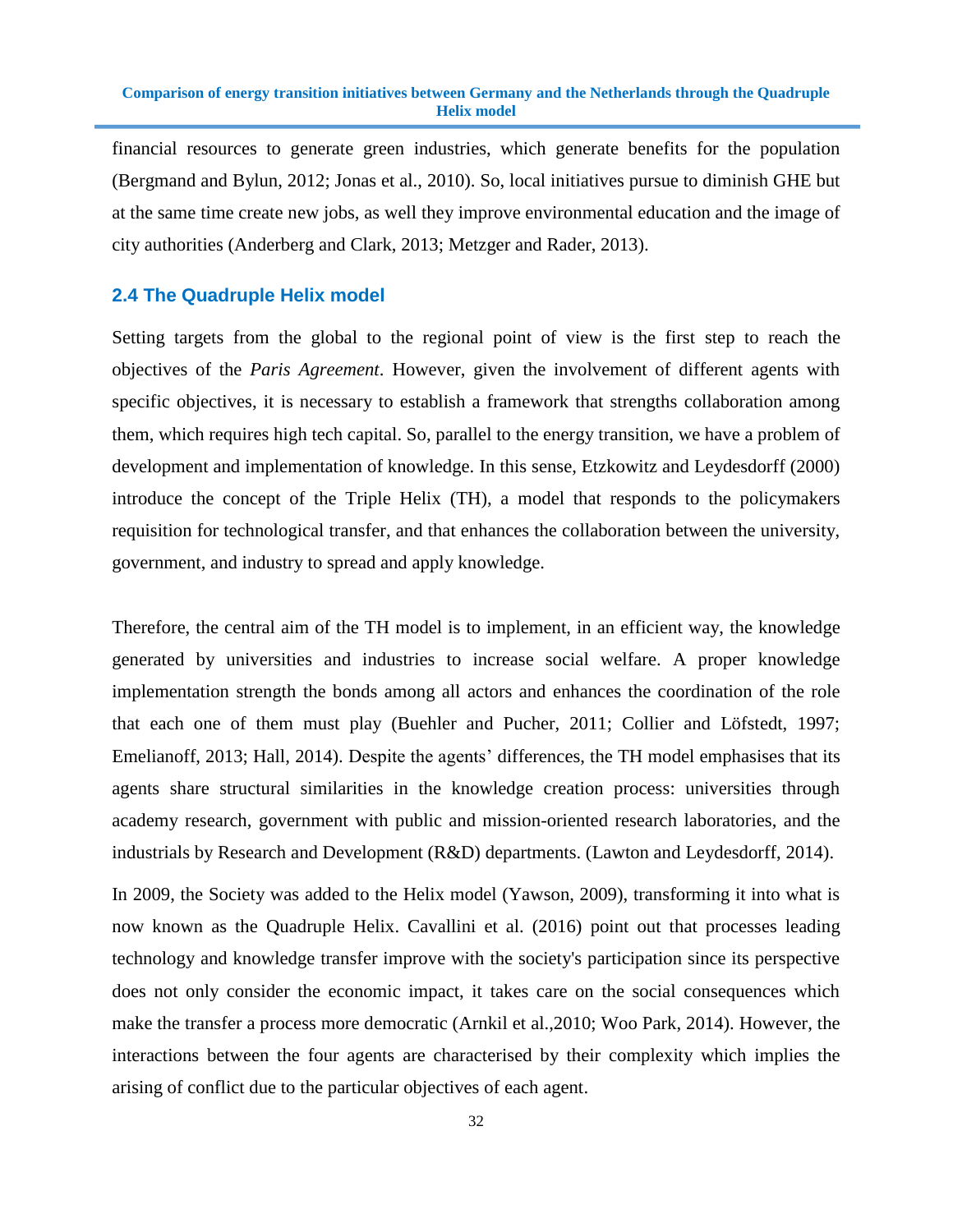To avoid conflicts, Matschoss and Heiskanen (2017) identify that one of the actors in the QH model must act as a leader, an agent that they called as *the Driver intermediary* since it makes decisions on technological transfer that balance other agents objectives. So, this actor leads and sets a common vision that coordinates and balances the efforts of all actors to produce more efficient results (Jacobson et al. 2017; Villani et al. 2017; Gupta, Lasage and Stam, 2007; Lawton and Leydesdorff, 2014; Ranga and Garzik, 2015).

# **3 Comparison of energy transition between Germany and the Netherlands**

In the previous sections, we indicate that the European Union is the leader in the definition and implementation of strategies to fight against climate change via the energy transition strategy. Also, we emphasise on the importance of collaboration among economic agents that participate in the QH model.

In this section, we compare the current status of the climate initiatives that drive the energy transition in Germany and the Netherlands since both countries recognise the importance of adopting new technologies, which also require the QH model implementation to transfer technology that friendly with the environment. So, we compare the initiatives of both countries via the activities that agents, involved in the QH model, perform. It is worth to mention that we choose such comparison given their similarities in climate initiatives concerns, economic development (World Bank, 2017) and similar human development index HDI (United Nations Development Programme, 2016), as the Table 1 shows.

|                         | Germany           |  | <b>Netherlands</b> |                    |  |  |                             |
|-------------------------|-------------------|--|--------------------|--------------------|--|--|-----------------------------|
|                         | <b>World Rank</b> |  | <b>Measure</b>     | World Rank Measure |  |  |                             |
| <b>GDP</b>              |                   |  | 4 \$ 3,466,757     |                    |  |  | 18 \$ 770,845 US\$ Milliion |
| GDP per capita          | 19 S              |  | 41,936             | 13S                |  |  | 45,295 US\$ Milliion        |
| <b>PPP</b>              | 18 \$             |  | 48,730             | 14 \$              |  |  | 50,898 US\$ per capita      |
| Human Development Index | 4                 |  | 0.93               |                    |  |  | $0.92$ Out of 1.0           |

**Table** 1. Comparison of GDP, GDP per capita, Purchasing Power Parity and HDI. Source: World Bank, 2017; UN, 2016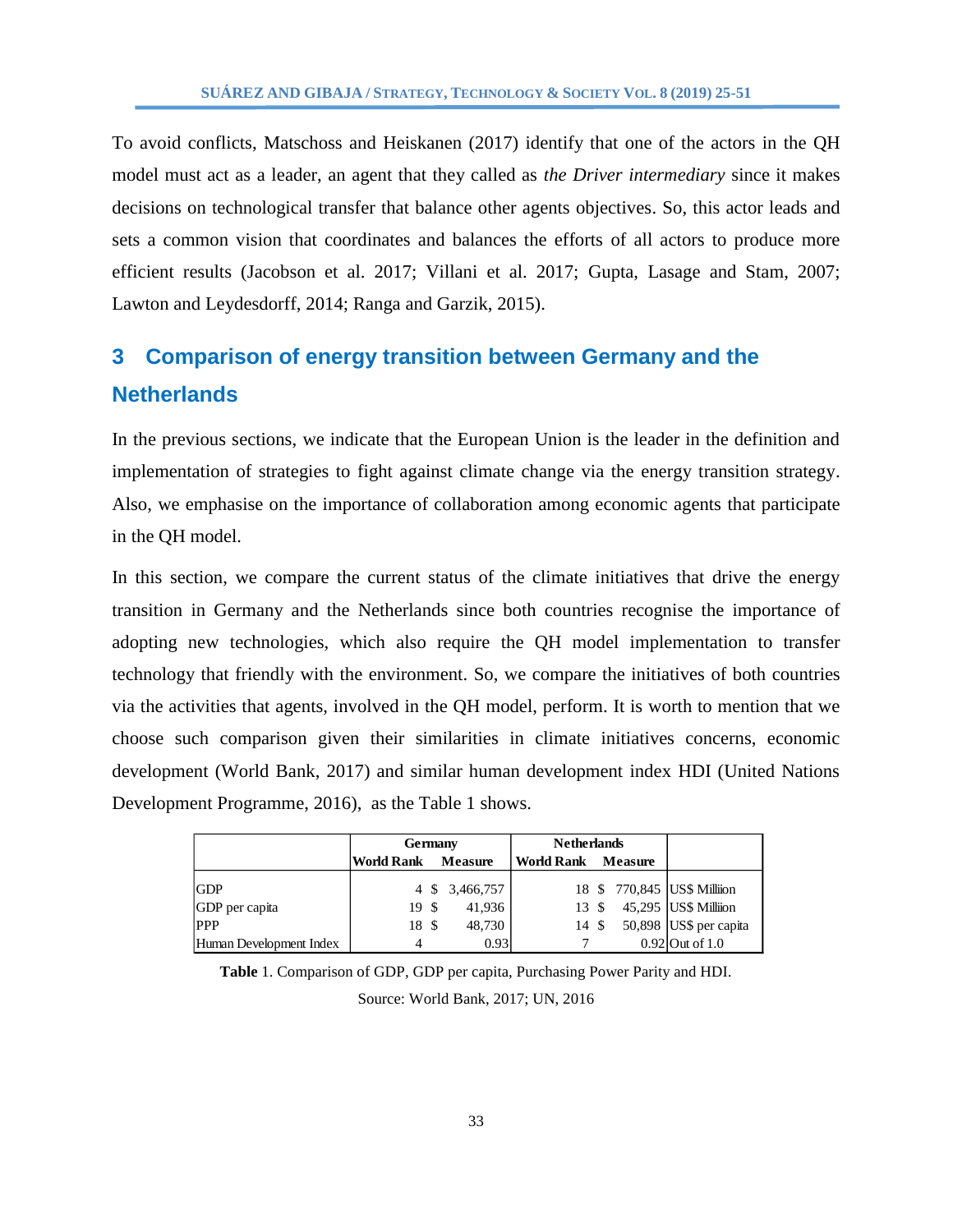Both countries also share the vision of developing climate initiatives oriented to reach a smooth energy transition from fossil to renewable energies. They have established private organisations that are in charge of implementing these initiatives to fulfil the objectives derived from the 20- 20-20 strategy. Table 2 presents the current stage of Germany and the Netherlands in the Energy Transition process; both countries have established similar target for the reduction of greenhouse emission.

|                    | <b>Green House</b> |                | Ranking within |
|--------------------|--------------------|----------------|----------------|
|                    | <b>Emission</b>    | the EU in      |                |
|                    | 2020 target        | <b>Climate</b> |                |
|                    | 2020 As of 2012    |                |                |
| Germany            | 14%                | 24%            | 3              |
| <b>Netherlands</b> | 16%                | 8%             |                |

**Table 2**. Green House Emissions GHE targets and currently ranking within the European Commission Source: Own elaboration with data from the European Community, 2012).

### **3.1 Germany and the Quadruple-Helix**

Below, we describe the activities that involved agents in QH model perform in Germany.

#### **3.1.1 Government**

Germany's government has boosted the replacement of fossil fuels with renewables for around twenty years. The Federal Government has placed a particular focus on environmental policies and now are in the process of being institutionalised across the country (Monstadt, 2004; Bulkeley and Betsill, 2003; Chmutina, Goodier and Berger, 2012). In this sense, its main climate initiative programme is the *Energiewende,* which means a change in energy.

The Energiewende is a national program that sets targets for GHE for the year 2025 and intends to reach a 100% renewable conversion by the year 2050 (Scholz et al., 2014). One of the strategies of this program has made that the Germany government sold their shares in energy companies to private investors, and now is the market the one that is driving the energy transition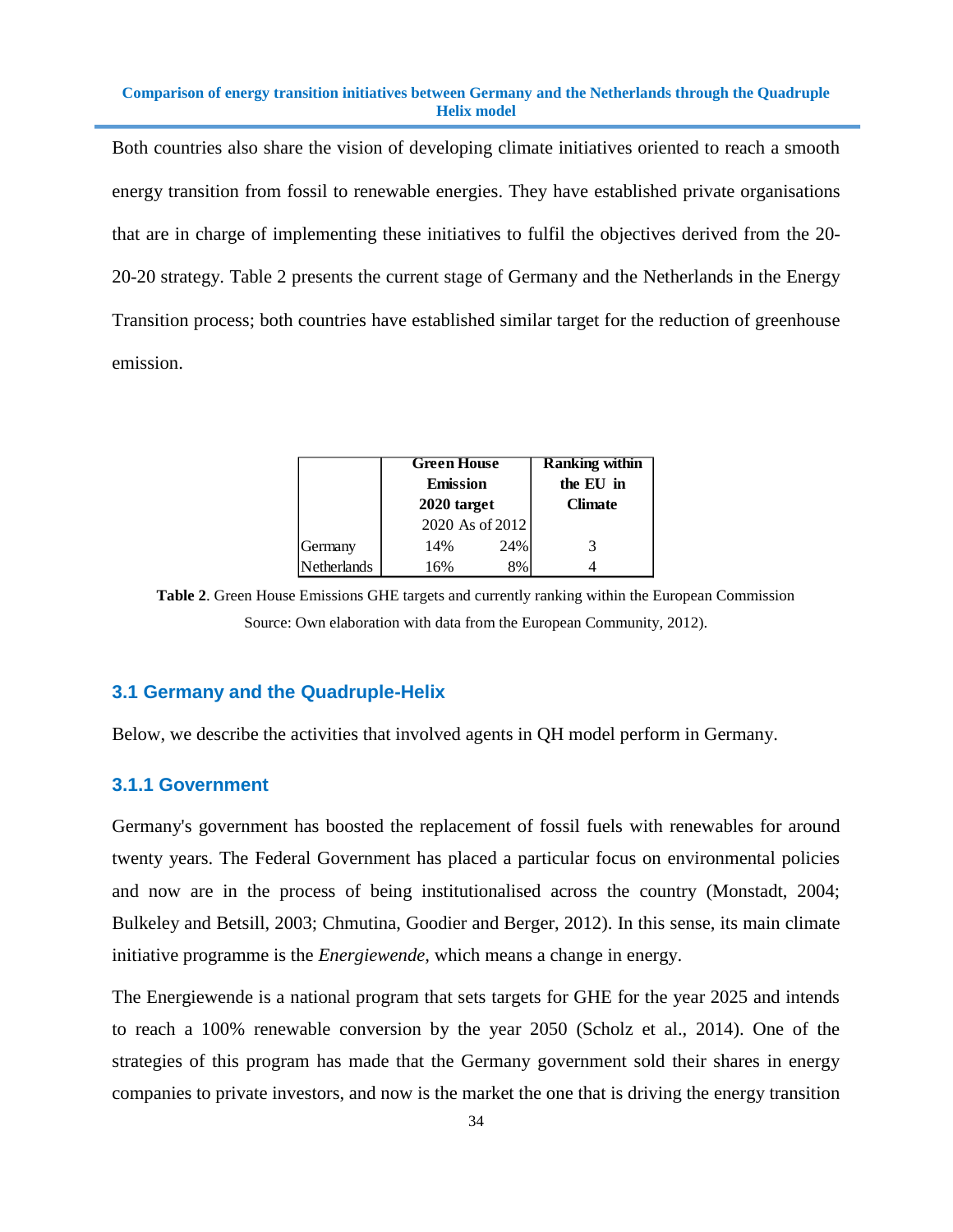(Heriter, 2002). Stepping out of their shares in energy production has boosted that new industrials and market niches emerge with the creation of new jobs and new educational curricula (Monstadt, 2007). So, Germany has experimented with an *ecological modernisation* of energy systems.

Also, the German Federal Government has shared and partially delegated the responsibility of climate initiatives implementation to the states through a programme named Bundeslander (Bundeskabinett, 2008). The Energiewende and the Bundeslander align GHE targets to the ones agreed with the UN (UNFCCC, 2013).

Germany had a strong push over nuclear energy, but after the Fukushima incident in 2011, the national approach of moving towards a nuclear power generation in Germany has shifted, and there is active consideration of phasing out that energy and look for a substitute. Natural gas technology is being seemed like the path to the future and has received substantial government support to become the intermediate step between fossil and renewables energies (Joas, F., Pahle, M., Flachsland, C., and Joas, A., 2016).

Table 3 describes the growth of consumption of different kinds of energies in Germany and the advance of renewables in the past fifteen years, now representing almost one-third of German supply. We note that German is moving towards its goals since fossil supply (oil and coal) have decreased in the last fifteen years, while renewables together with natural gas are replacing them with an increasing production path from the first ones.

|         | 2000  | 2010 | 2015 |
|---------|-------|------|------|
| Oil     | 100.0 | 83.6 | 79.7 |
| Coal    | 68.0  | 63.3 | 62.9 |
| Nat Gas | 57.6  | 60.8 | 51.5 |
| Ren     | 8.8   | 24.2 | 33.5 |
| Nuclear | 35.4  | 29.3 | 19.0 |
| NG+Ren  | 66.3  | 85.0 | 85.1 |

**Table 3**. Growth of consumption of different kinds of energies in Germany. Source: Own elaboration with data from the IEA (Indexed data, the year 2000 Oil source is base 100).

#### **3.1.2 Industry**

The German Industry has seen the transition from fossil energy to renewables with particular scepticism given its high costs; at this moment, the industrial sector requires financial support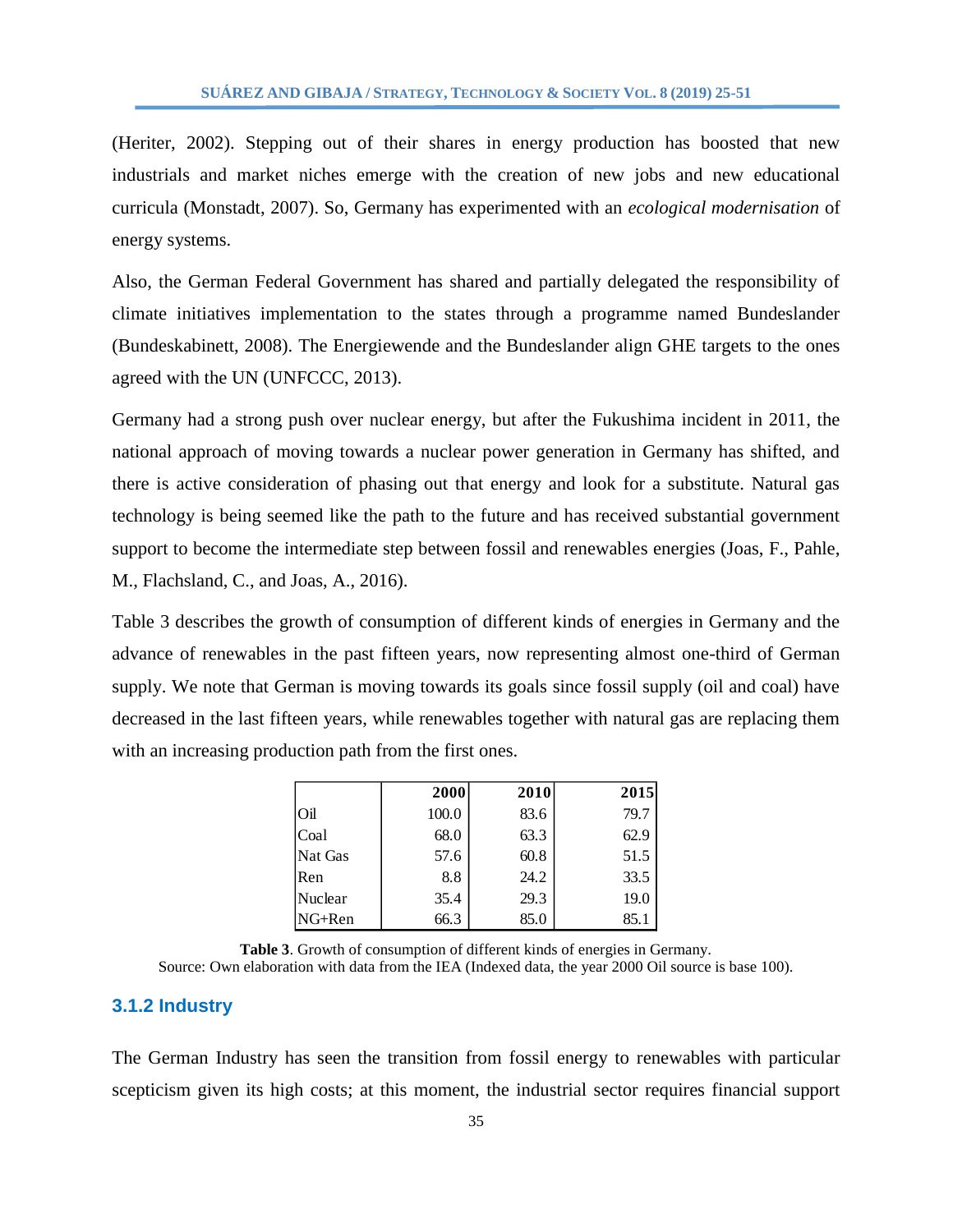from the government. In other words, firms' efforts depend on the financial support that subsidies provide. Renewable energy depends on a series of interrelated and interdependent legislations and policies that include cross-governmental or direct subsidies (Sturm, 2017). One example is the cross-subsidy scheme that the country uses for the development of solar panels (Sanz-Casado et al., 2014). In the long term, German industrials are projecting that the clean-tech industry will be developed at a quicker phase and production costs will decline, so it can survive without any subsidies or the need to translate higher price to the end-user. Industry research and development departments are also working on developing new technologies for energy storage to stabilise the supply of renewable energy (The Economist, 2018).

From the financial standpoint, Chief Financial Officers (CFO's) in the German industry are performing continuous exercises on Net-Present-Value (NPV) about renewable projects. They need to be sure that, in the mid and long-term, financial results are favourable to attract private investors to fund the green industry, namely *green ventures* (Kitzing and Weber, 2014).

#### **3.1.3 Academy**

Universities play the role of facilitators or brokers on climate change initiatives (Geels and Deuten, 2006; Hargraves et al., 2013). An example of a collaborated work with the Industry was the CLEAN initiative, a pilot project between institutes of science and the industry (Kuhn et al., 2012). This type of coworking complements the Energiewende policy. The long-term goal of universities is to replace the government as the required link between research findings and their implementation within the industry. Universities have the social prestige to educate and guide citizens in the adaptation of climate initiatives and a strong reputation to properly coordinate the collaboration among QH actors, a partnership that otherwise it would not happen (Joas et al., 2016).

#### **3.1.4 Society**

German society plays a vital role thanks to the trend of *green projects* (private and public funds, coordinated by a group of people, to develop environmentally friendly *green enterprises*). This kind of projects provides an opportunity for citizens to be part of the energy transition system. Kalkbrenner and Roosen (2016) indicate people should feel that they can influence government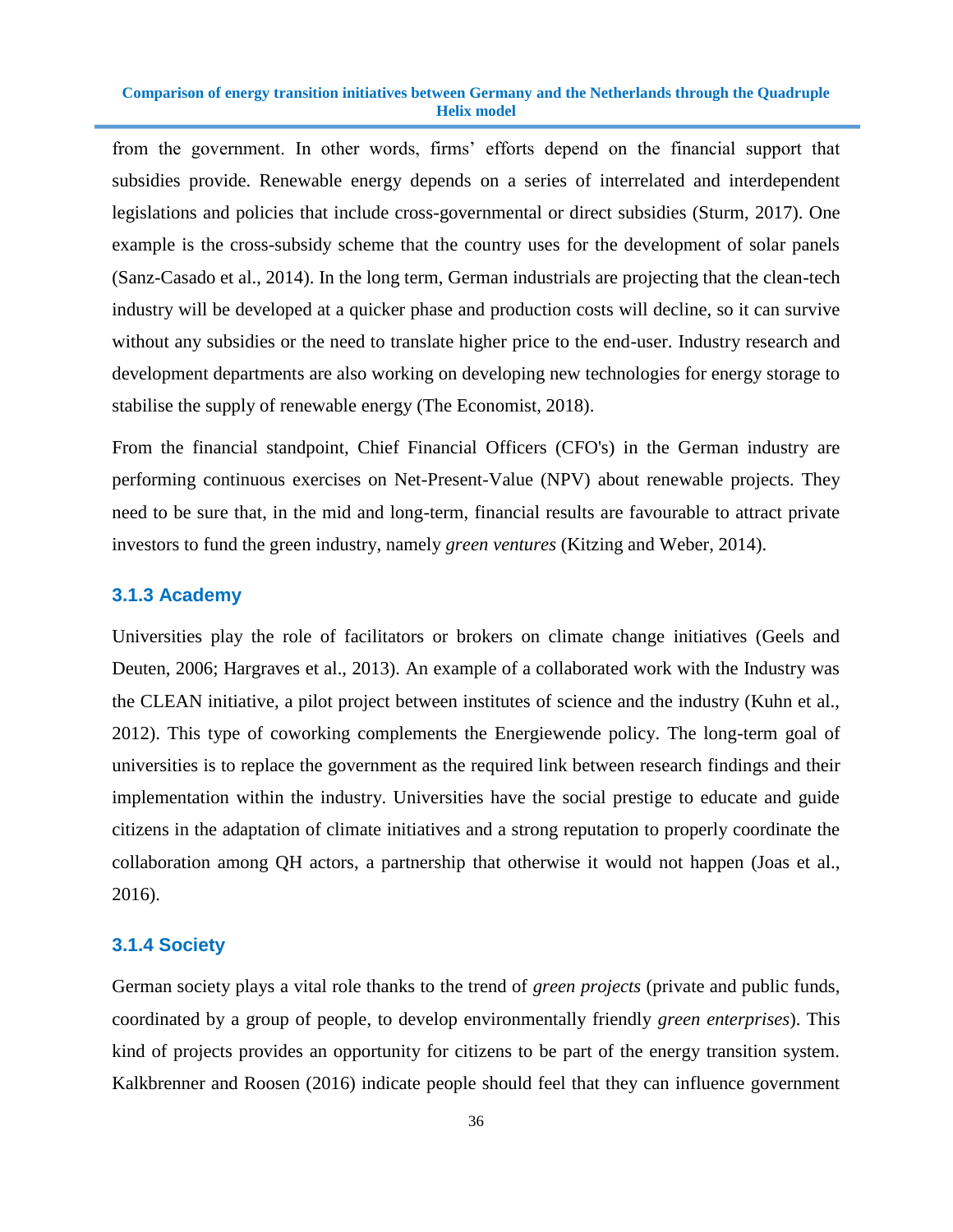decisions and industry initiatives to reach a fruitful collaboration with the society to the QH objectives.

The *Green Cooperatives* demonstrate that social collaboration is possible within the energy transition strategy. In these businesses, the German society is actively involved; their functioning requires excellent communication among them, government and the industry. Moreover, the community is the enabler between the central initiatives and their implementation at a local level for the functioning of green cooperatives, i.e., no other agent can manage a cooperative (Boon and Dieperink, 2014; Geels and Deuten, 2006; Hargreaves et al., 2013).

Citizen groups have been shaped in the country, and now, they are seen not only as an energy consumers both also as active players over the confirmation and transformation of an environmentally friendly energy system (Kalbrener and Roosen, 2016). These groups are educating other members of the society on being more efficient in energy consumption. The essence of these groups is the trust existing among them, as they are part of the same community, and share a common concern of a sustainable environment. Also, their structure comes from governmental policies and funds having the incentive that the community owns the cooperative, or remain in a partnership with public or private institutions (Walker and Divine, 2008; Walker, 2008; Yildiz et al., 2014).

Society faces some challenges as well. Usually, *Green Energy* is more expensive than energy coming from fossil fuels, and the government cannot provide subsidies for all the population to facilitate the consumption of such energy (Sturm, 2017). Hence, in the case of Germany, part of the society is reluctant to speed up the energy transition because they have to absorb some of the transition costs (Kalkbrenner and Roosen, 2016). Given this problem, the German government is working along with private and public financial institutions to solve this situation creating financial and non-financial incentives that are promoted to fund community energy projects, namely *Green investments* (Bomberg and McEwen, 2012; Monstadt 2007). These funds pursue to incentive the adoption of renewable energy in a faster pace creating a virtual cycle in which more users will build large-scale economies that will bring the cost of renewable energy down (Castan, Broto, and Bulkeley, 2013; Kivimaa et al. 2015; Würtenberger, 2011).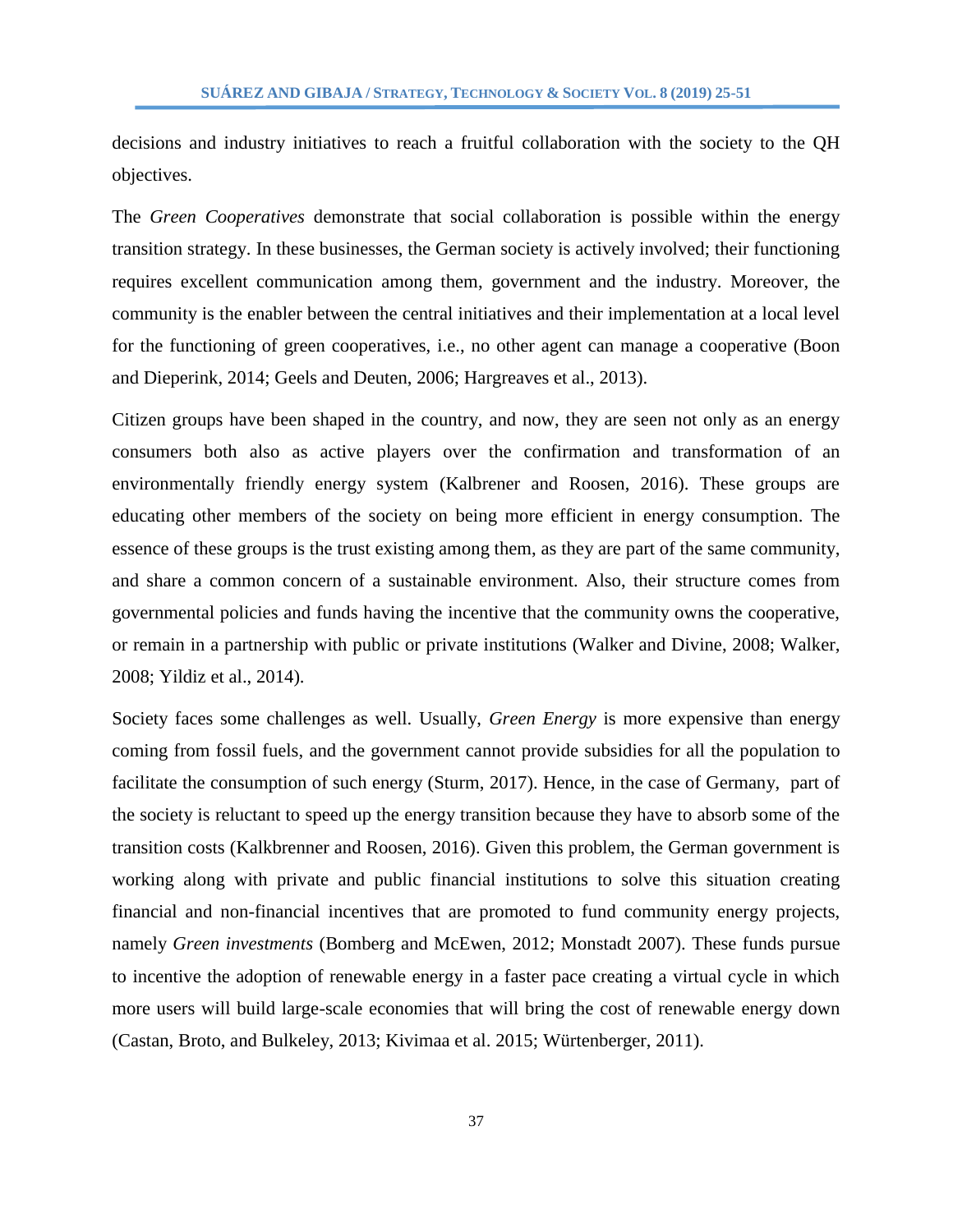#### **3.2 The Netherlands and the Quadruple Helix**

Now, we review the activities that QH agents perform in the Netherlands. It is worth to mention that the Netherlands is located below the sea level, which makes them especially sensitive to climate change effects (Kavat et al., 2005).

#### **3.2.1 Government**

The Netherlands is one of the first countries, together with Germany, that established national climate initiatives (Gupta, Lasage and Stam, 2007). Thorugh the National Climate Policy (NCP), the central government develops national strategies including national climate goals, while provinces adopt and implement them at a local scale. For example, there are policies like the *Bestuursaccord Nieuwe Stijl* (BANS), and the *Climate Agenda: Resilient, Prosperous and Green* (Den Exter, R., Lenhart, J., and Kern, K. 2015). The BANS programme pursues that public buildings constructions, traffic, transport technologies, housing initiatives and businesses parks have an environmentally friendly design. Also, it actively promotes academic research on sustainable energy (Gupta, Lasage and Stam, 2007).

Netherlands climate initiatives are focused on two approaches that complement themselves: **Climate Adaptation**, which goal is the design of the future living, due to the climate change effects; and **Climate Mitigation**, which its core goal is to reduce GHE emissions (EZ, 2006).

Municipalities are crucial to implement and evaluate any strategy derived from the country's policies. Both government levels have relied on the Academy to get the flexibility for adapting national efforts to a local situation (Reckien et al., 2014).

|            | 2000  | 2010  | 2015  |
|------------|-------|-------|-------|
| Oil        | 100.0 | 112.1 | 98.7  |
| Coal       | 27.7  | 26.9  | 38.9  |
| Nat Gas    | 124.6 | 139.6 | 103.0 |
| Renewables | 12.8  | 15.1  | 18.5  |
| Nuclear    | 3.6   | 3.7   | 3.8   |
| NG+Ren     | 137.4 | 154.7 | 121.5 |

**Table 4**. Path of the oil supply index.

Source: Own elaboration with data from the IEA (Indexed data, the year 2000 Oil source is base 100).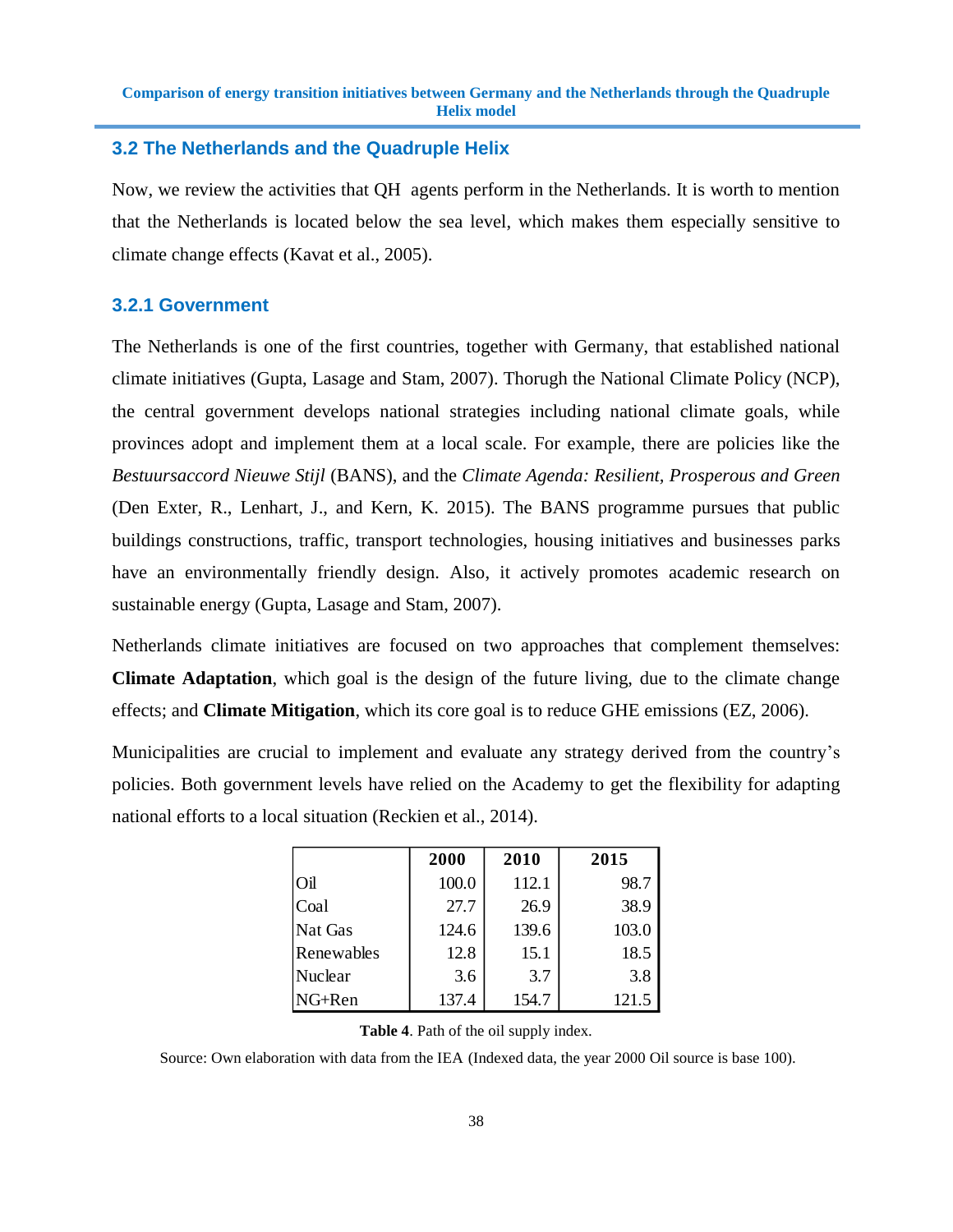Table 4 shows the path of the oil supply index. It shows a consistently increasing trend in renewable energy production in the Netherlands during the last 15 years. Thus, we can say that energy transition policies, in the Netherlands, were in the right direction by combining the production of renewables and the use of natural gas.

#### **3.2.2 Industry**

The Dutch industry is aware of the need for reducing their environmental impact in highly populated cities and actively participates in the energy transition process (OECD, 2015). For example, in the transport sector, dutch industrials are moving away from diesel to natural gas engines. National and private vehicle fleets, trains and ships in Netherland ports are examples of how the industrial sectors are moving from fossil to renewable through the natural gas energy (Inoue, 2012). Even more, local industries have joined forces with the municipal government to implement innovative solutions that won't affect the economics of the cities but improve the environmental condition at the same time. Concerning the urban design planning for transport efficiency, the construction sector has adapted its procedures and infrastructure to cope in a better way with environmental requirements (Merk, 2013).

The dutch industrials are working closely with universities and research centres to speed up the energy transition (Fusco, 2013). In general, they work closely with other members of the QH model, mainly with the Academy to be technologically prepared for the future environment condition.

#### **3.2.3 Academy**

Knowledge institutions, universities and research centres are working very closely with the other actors of the QH in the Netherlands and have taken the leadership to implement climate change control initiatives. They are commanding the development of technologies on CO2/GHE capture, transport, and storage; searching for energy efficiencies across value chains; and giving advice in developing sustainable entrepreneurship (Castan and Bulkeley, 2013). Schools are integrating knowledge sustainability in all its curricula, and implementing measuring elements that allow auditing the advance over the implementation of these initiatives, in their field and also supervising the implementation of government policies by the industry. One example is the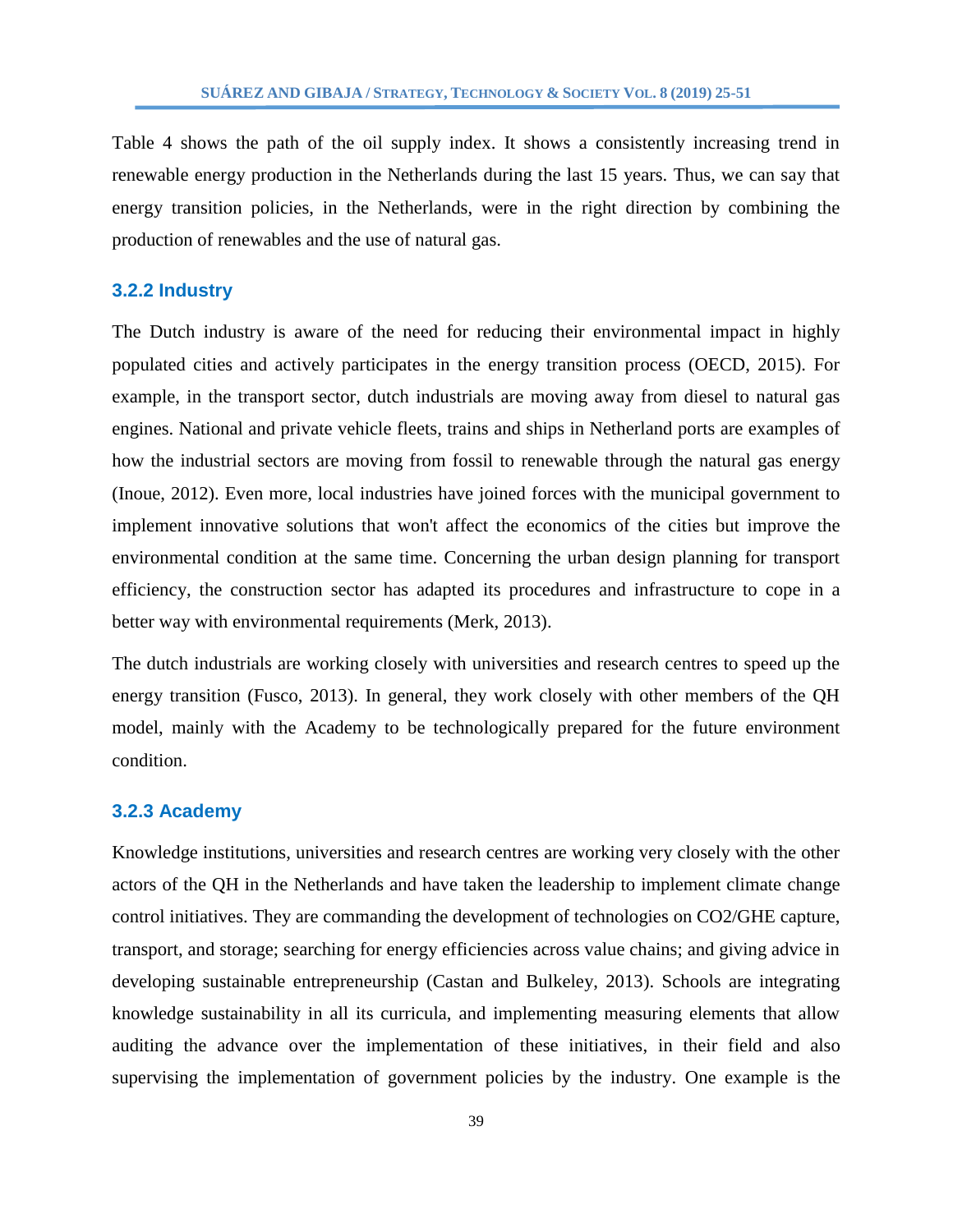Audit Instrument for Sustainability in Higher Education (AISHE), instrument that today is used by the majority of schools of higher education in the country. Another example is the INHolland University, in which all their students are engaged in sustainability programs during his career, and their research projects must be related to this topic and practised in the industry at least for one scholar period (RCI, 2016).

Netherlands education system is not only a valuable actor of the QH model; its educational institutions are collaborating as an integrated unit. We could find many examples like the *Holland Program on Entrepreneurship* (HOPE), in which the Erasmus University of Rotterdam together with the Delft University of Technology and the Leiden University have developed an active and innovative centre for green entrepreneurship (OECD, 2010).

#### **3.2.4 Society**

Dutch society characterises on focusing on cooperation and innovation, features inherent to the Netherlands culture that has risen in an environment with a lack of natural resources and a complex orography (Backstrand and Elgstrom, 2013). Given the active collaboration between industry and academy and a proper direction set by the government, the Dutch society is aware of the importance of reaching a successful energy transition and have aligned easily with the guidelines imposed by government and academy (Merk, 2013). Dutch society is committed to growth education on sustainability as they understand that the ET will take time they procure to having people more educated on sustainability now and have a better standard of living in the near future (Fenton, 2015).

# **4 Conclusions**

In this paper, we develop a comparison of energy transition strategies between Germany and the Netherlands following the interactions established by the QH model. In this comparison, we have found some similarities, like the establishment of a national energy plan or the use of an intermediate element that compensates the gap between the energy consumption and the current level of energy produced by renewables. But also differences, mainly related to the agent who drives the initiatives, the *Driver Intermediary.*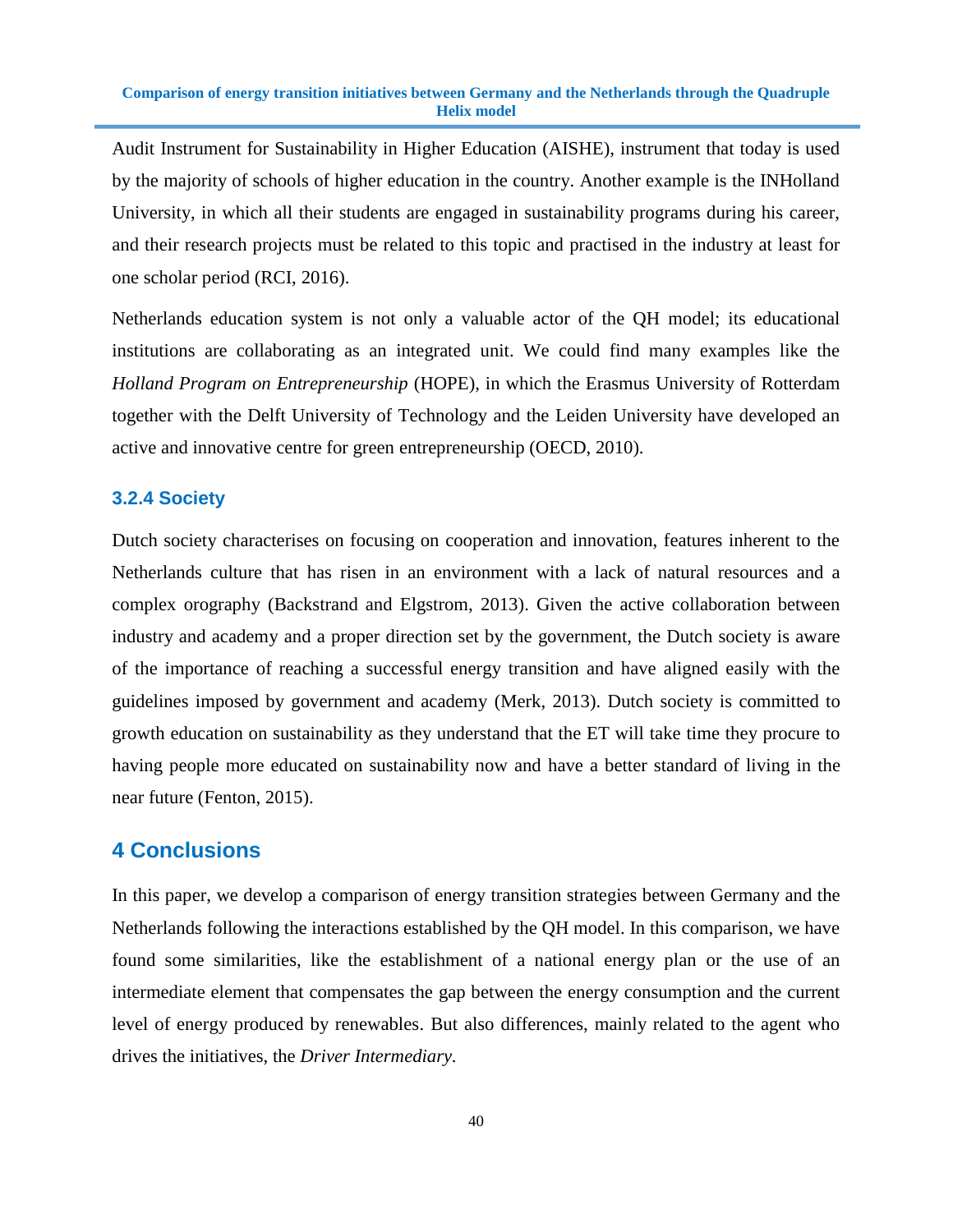In the case of Germany, their energy transition is characterised by an active intervention from the government via a centralised climate program that takes care on providing financial support, for the generation of green enterprises and research on sustainable topics, and the adoption of green energy, via subsidies. Also, we note that the society and the industry play a more passive role since their participation depends on government support. Hence, the Federal Government closely watches over the industry, academy and society activities related to climate initiatives, i.e., the government act as the driver intermediary of the QH model in Germany.

Concerning to the Netherlands, we observe that the Dutch academy closely works with the other three members of the QH, all of them have complete trust in education institutions. Moreover, the Dutch academy has set up different programmes to promote knowledge transfer and implementation with the industry to strengthen the energy transition with the supervision of the central government. Hence, the academy is getting more involved to promote the energy transition by including sustainable topics in their curricula, i.e., it influences society by generating a better-prepared workforce on climate issues. Also, its close relation with the industry and the government has boosted the development of sustainable production processes and public policies to get control over climate changes. Given the impact of the Dutch Academy in the actions of the other QH agents, we conclude that it plays the role of driver intermediary.

Our paper contributes to the literature by identifying the presence of driver intermediaries in the functioning of the QH model. In other words, the complexity to transit from one type of energy to another requires that some agent leads the efforts by providing clear strategies, support and training and the utilisation of an intermediate energy element to reach a successful and smooth energy transition.

Despite the good climate results in Germany and the Netherlands, and the apparent success of the QH model in the transfer of knowledge and technology to impulse the energy transition, both countries recognise that renewables are not ready yet to take over fossil sources completely. In this sense, we identify that both countries have utilised a common energy transition element, which is the Natural Gas in order to compensate for the existing gap between their energy consumption and renewable production.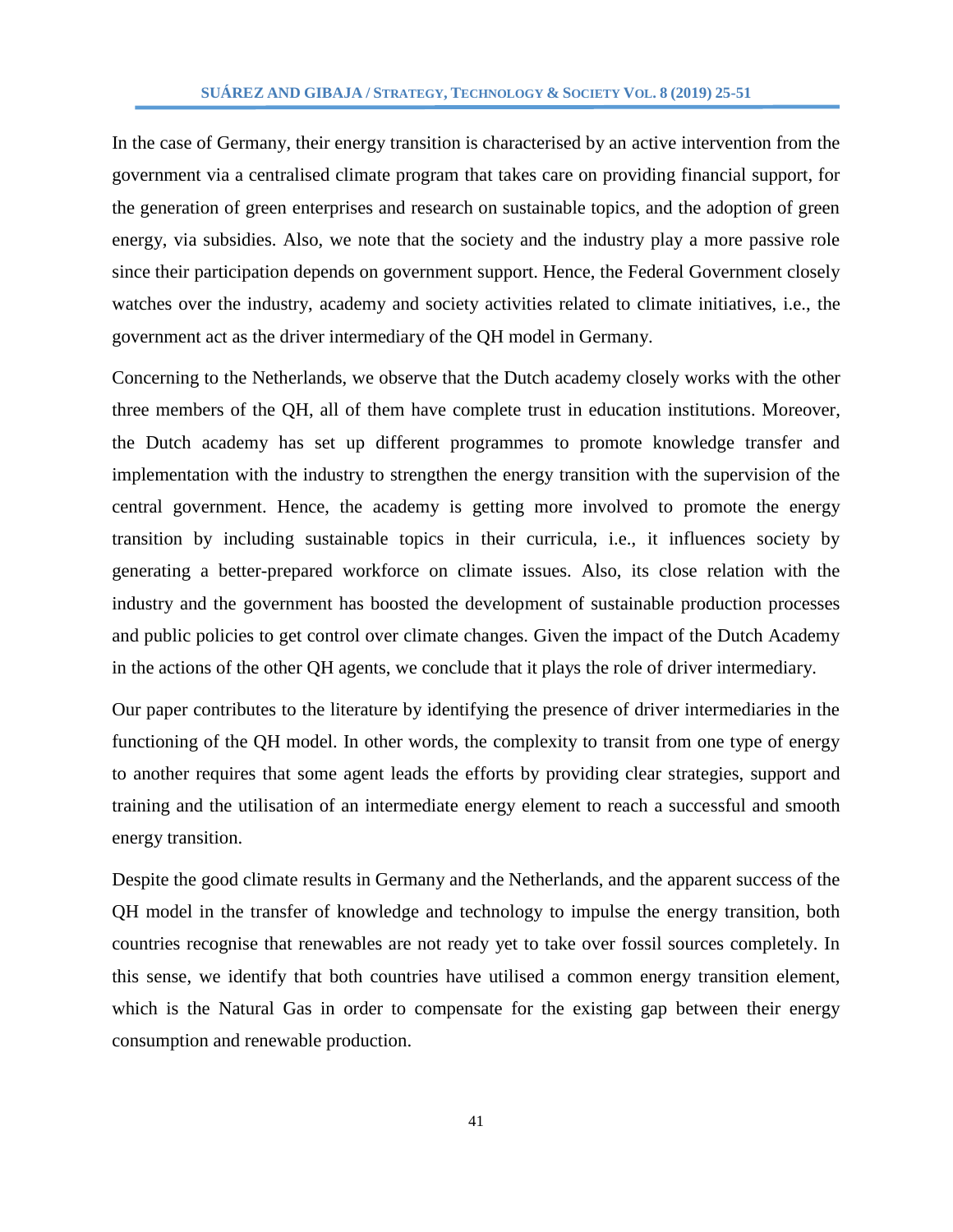As stated before, we observed that both countries share similar climate control actions in order to boost energy transition. However, the implementation differs in Germany concerning the Netherlands. In table 5 we summarised the main practices of each country by each member of the quadruple helix.

|            | Germany                                                                                                                                                                                                                                                                                                                                                                                       | Netherlands                                                                                                                                                                                                                                                                                                                                                                                                                                                                                       |  |  |
|------------|-----------------------------------------------------------------------------------------------------------------------------------------------------------------------------------------------------------------------------------------------------------------------------------------------------------------------------------------------------------------------------------------------|---------------------------------------------------------------------------------------------------------------------------------------------------------------------------------------------------------------------------------------------------------------------------------------------------------------------------------------------------------------------------------------------------------------------------------------------------------------------------------------------------|--|--|
| Government | • The federal government set the rules<br>and gives positive or negative incentives<br>depending on the kind of energy used,<br>fomenting the rise of Green Industries.<br>•Also drives the entrepreneurship of the<br>society<br>with<br>subsidies<br>Green<br>to<br>cooperatives.<br>• Impulse the use of Natural Gas as the<br>intermediate<br>for<br>the<br>step<br>energy<br>transition. | • It is a facilitator that set the legal<br>framework, both federal and local in order<br>to reach a smooth transition.<br>• It relies heavily on the academy for the<br>implementation of its policies.<br>• They promote the use of natural gas as<br>the bridge from fossil to renewables by<br>being part of climate control initiatives and<br>adopting academic research findings.                                                                                                          |  |  |
| Industry   | · Industry activities rely on government<br>incentives, or taxes, for using, or not, a<br>different kind of energy.<br>· Strong focus on financial numbers<br>(NPV) of Green projects.<br>$\bullet$ Take<br>advantages<br>subsidies,<br>of<br>especially on natural gas to adopt in a<br>faster way alternative energies                                                                      | • It is characterised by the fast adoption of<br>new renewables technology<br>•Since the Netherlands do not produce<br>fossil fuels, the collaboration between the<br>industry and academy is close for the<br>adoption of new technologies.<br>• Create synergies between government<br>and<br>academy<br>research<br>policies<br>to<br>implement them as fast as possible.<br>• Uses natural gas instead of oil and coal to<br>reduce cost and complying with federal<br>and local regulations. |  |  |
| Academy    | • The academy performs the activities of<br>a broker through technology transfer<br>offices.<br>• It is focused more on research that<br>speeds up new green technologies than<br>coordinating efforts among QH members<br>to reach a successful energy transition.<br>Have a long term vision.                                                                                               | • It takes the lead of driving the ET by<br>supporting federal and local<br>energy<br>policies implementation.<br>• The academy shares new renewable<br>research findings to the industry, and it<br>drives the creation of Green entrepreneurs<br>among society.<br>• It develops an educational system that is<br>proactive in the use of renewables.<br>• Strong focus on obtaining a properly<br>phased transition, moving towards<br>renewables by using NG as a transition<br>element.      |  |  |
| Society    | $\bullet$ Society<br>participation<br>relies<br>on<br>government support, i.e., subsidies and<br>taxes that lead to the consumption of<br>clean energy.                                                                                                                                                                                                                                       | • It uses new energies if they are properly<br>communicated.<br>Such<br>communication<br>mainly comes from the academy.<br>• Given the education system, society                                                                                                                                                                                                                                                                                                                                  |  |  |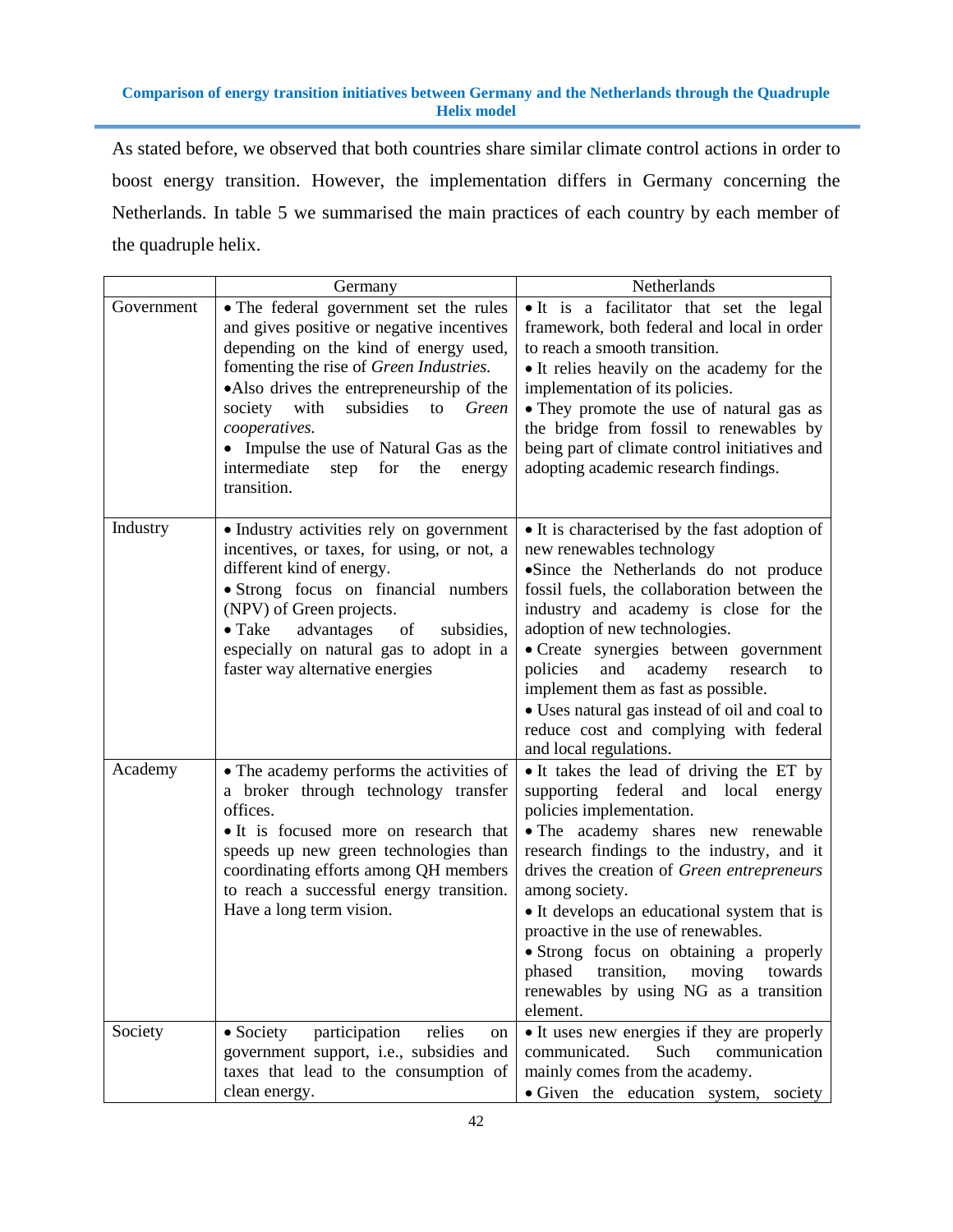| adopt green energy via the government's with everyday actions.<br>intervention.<br>• Society is responsible and disciplined<br>when the benefits are clear | I • It establishes green cooperation to believes in creating the world of tomorrow |
|------------------------------------------------------------------------------------------------------------------------------------------------------------|------------------------------------------------------------------------------------|
|------------------------------------------------------------------------------------------------------------------------------------------------------------|------------------------------------------------------------------------------------|

**Table 5.** Main practices of each country by each member of the quadruple helix

Source: Own elaboration based on conclusions.

Finally, the best practices identified in Germany and the Netherlands can be applied to any country. By Table 5, we conclude that QH successful implementation during the ET process requires a driver intermediary under other QH agents can trust. So, each nation needs to define which member of the quadruple satisfies the previous feature. Even more, it is necessary the establishment of an energy fuel that can overcome the gap between clean energy supply and total energy demand.

In future works we pretend to develop a decision making framework that generates the necessary incentives to boost the production and consumption of clean energy. Also, in a companion paper, we are working on how the experience of Germany and the Netherlands can be applied in emerging economies, particularly, Mexico.

# **5 References**

- ALEKLETT, K., HÖÖK, M., JAKOBSSON, K., LARDELLI, M., SNOWDEN, S., & SÖDERBERGH, B. (2010*). The peak of the oil age– analyzing the world oil production reference scenario in world energy outlook 2008*. ENERGY POLICY, 38(3), 1398-1414.
- ANDERBERG, S., & CLARK, E. (2013). *Green, sustainable Öresund region – or eco-branding Copenhagen and Malmö? In I. Vojnovic (Ed*.), SUSTAINABILITY: A GLOBAL URBAN CONTEXT (PP. 591–610). MICHIGAN STATE UNIVERSITY PRESS.
- ANDERSSON, I. (2016). '*Green cities' going greener? Local environmental policy-making and place branding in the 'Greenest City in Europe*.' EUROPEAN PLANNING STUDIES, 24(6), 1197-1215.
- ARNKIL R., JÄRVENSIVU A., KOSKI P. AND PIIRAINEN T. (2010), *Exploring Quadruple Helix Outlining user-oriented innovation models*, FINAL REPORT ON QUADRUPLE HELIX RESEARCH FOR THE CLIQ PROJECT, UNDER THE INTERREG IVC PROGRAMME.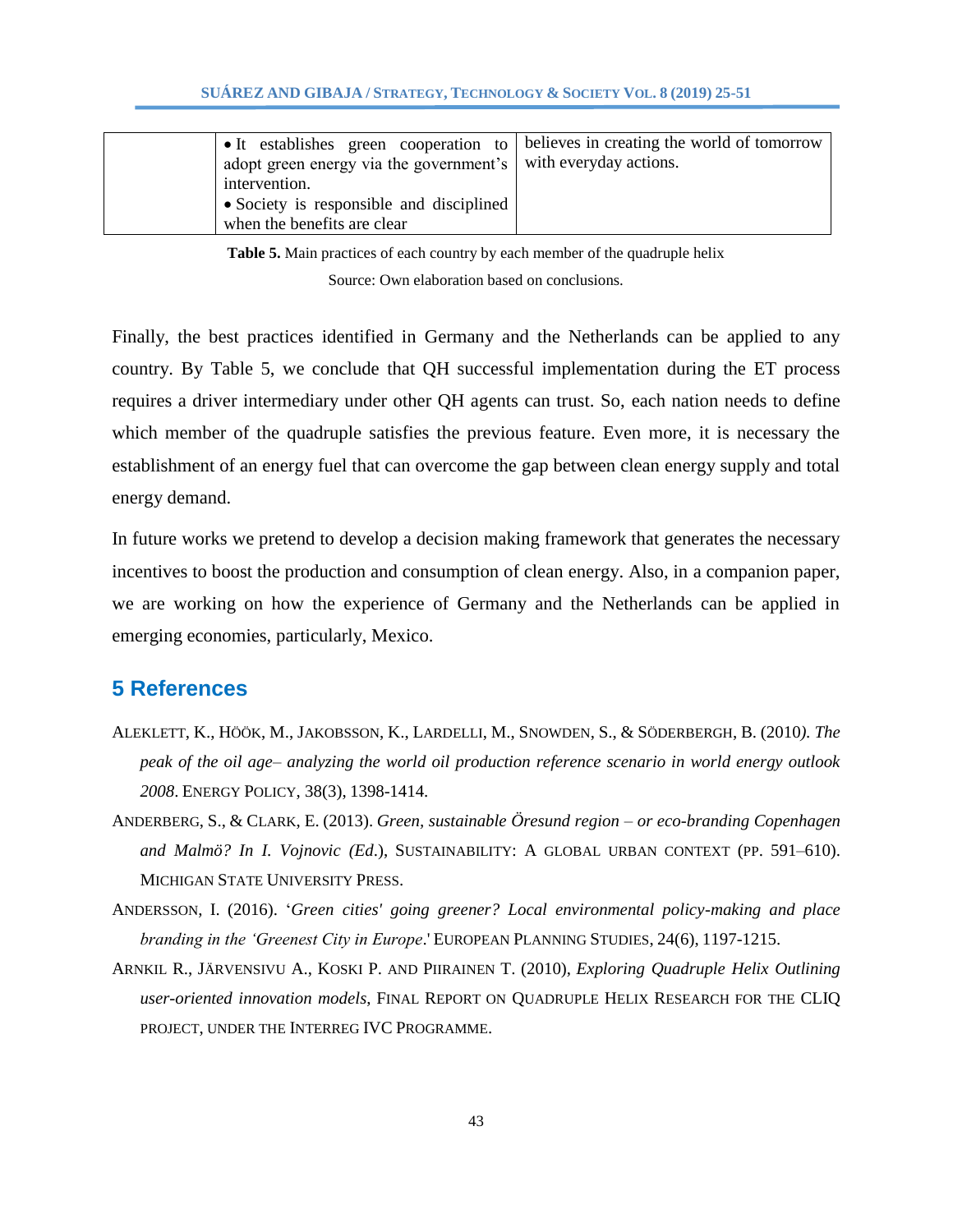- AYLETT, A. (2013). *NETWORKED URBAN CLIMATE GOVERNANCE: NEIGHBORHOOD-SCALE RESIDENTIAL SOLAR ENERGY SYSTEMS AND THE EXAMPLE OF SOLARIZE PORTLAND*. ENVIRONMENT AND PLANNING C: GOVERNMENT AND POLICY, 31(5), 858-875.
- BACKSTRAND, K., ELGSTROM, O. (2013). *The EU's role in climate change negotiations: from leader to "lediator."* JOURNAL OF ECONOMIC POLICY 20, 1369-1386.
- BÄCKSTRAND, K., KUYPER, J. W., LINNÉR, B. O., & LÖVBRAND, E. (2017). *Non-state actors in global climate governance: from Copenhagen to Paris and beyond*.
- BERGMAN, M., & BYLUND, J. (2012). *Komplexitet, kreativitet och konflikt i planeringspraktiken för hållbar utveckling: Hamnomvandlingar i tre svenska städer. In L. Tonell (Ed.*), HÅLLBAR UTVECKLING, YMER 132 (PP. 215–239). ÖDESHÖG: SSAG.

BOMBERG, E., & MCEWEN, N. (2012). *Mobilizing community energy*. ENERGY POLICY, 51, 435-444.

- BOON, F. P., & DIEPERINK, C. (2014). *Local civil society based on renewable energy organizations in the Netherlands: Exploring the factors that stimulate their emergence and development*. ENERGY POLICY, 69, 297-307.
- BUEHLER, R., & PUCHER, J. (2011). *SUSTAINABLE TRANSPORT IN FREIBURG: LESSONS FROM GERMANY'S ENVIRONMENTAL CAPITAL*. INTERNATIONAL JOURNAL OF SUSTAINABLE TRANSPORTATION, 5(1), 43– 70.
- BULKELEY, H., & BETSILL, M. M. (2005). *Cities and climate change: urban sustainability and global environmental governance* (VOL. 4). PSYCHOLOGY PRESS.
- BUNDESKABINETT, 2008. *Deutsche Anpassungsstrategie an den Klimawandel. In: Bundesregierung, D. (Ed.),*
- VOM BUNDESKABINETT AM 17. DEZEMBER 2008 BESCHLOSSEN, BERLIN, GERMANY.
- CASTAN BROTO, V., BULKELEY, H., 2013. *A survey of urban climate change experiments in 100 cities*. GLOBAL ENVIRONMENTAL CHANGE 23 (1), 92-102.
- CAVALLINI, J., SOLVI, R., FRIEDL, J., & VOLPE, M. (2016). *Using the Quadruple Helix Approach to Accelerate the Transfer of Research and Innovation Results to Regional Growth*. EUROPEAN UNION, DOI, 10, 408040.
- CHMUTINA, K., GOODIER, C. I., & BERGER, S. (2012). *Briefing: Potential of energy saving partnerships in the UK: an example of Berlin*.
- CITY OF ROTTERDAM REGIONAL STEERING COMMITTEE (2009), *"The City of Rotterdam, The Netherlands: Self-Evaluation Report,"* OECD REVIEWS OF HIGHER EDUCATION IN REGIONAL AND CITY DEVELOPMENT, IMHE, HTTP://WWW.OECD.ORG/EDU/IMHE/REGIONALDEVELOPMENT.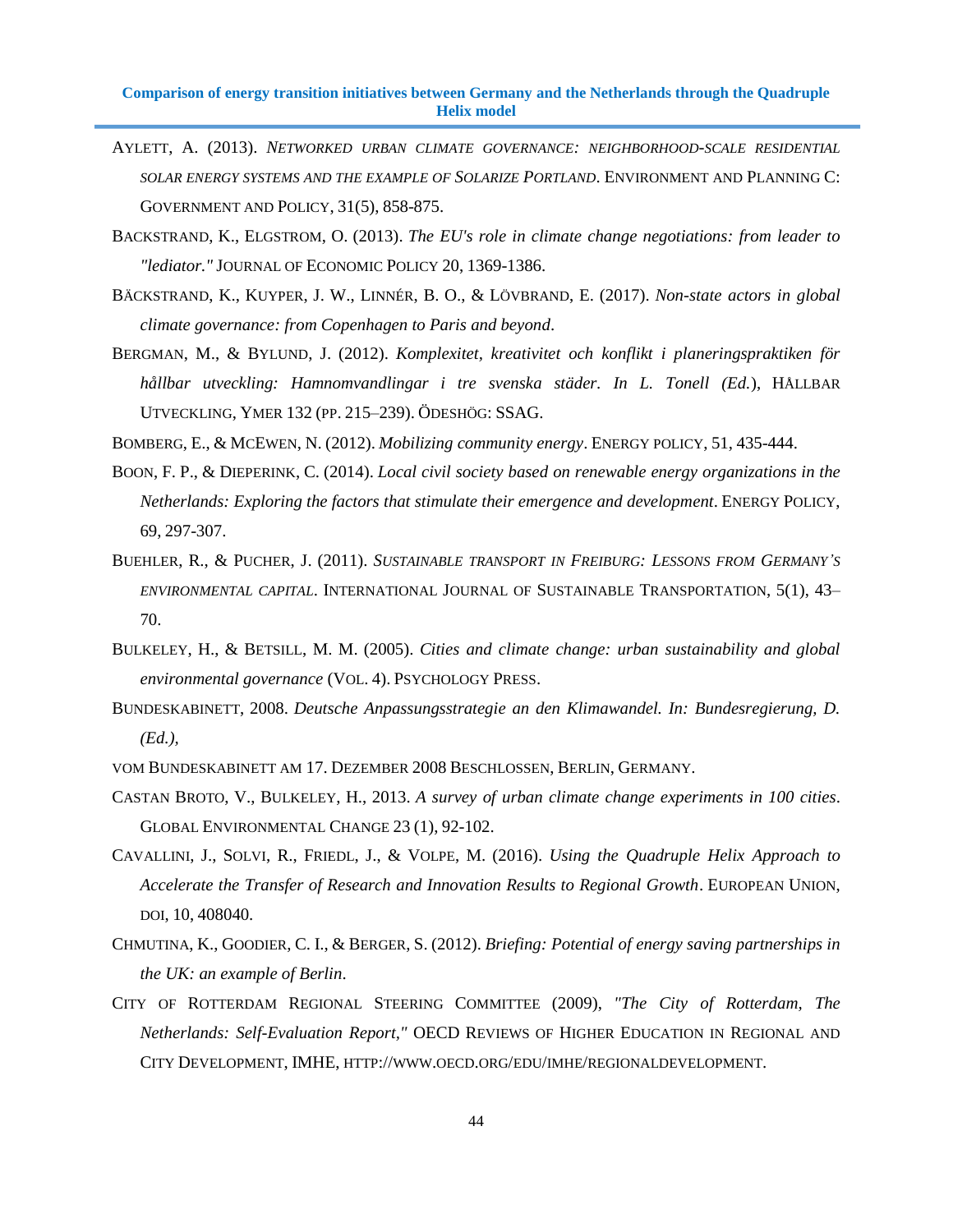- COLLIER, U., & LÖFSTEDT, R. E. (1997). *Think globally, act locally? Global Environmental Change*, 7(1), 25–40.
- DEN EXTER, R., LENHART, J., & KERN, K. (2015). *Governing climate change in Dutch cities: anchoring local climate strategies in organization, policy and practical implementation*. LOCAL ENVIRONMENT, 20(9), 1062-1080.
- DEPLEDGE\*, J. (2005). *Against the grain: the United States and the global climate change regime*. GLOBAL CHANGE, PEACE & SECURITY, 17(1), 11-27.
- EMELIANOFF, C. (2013). *Local energy transition and multilevel climate governance: The contrasting experiences of two pioneer cities (Hanover, Germany, and Vaxjo, Sweden*). URBAN STUDIES, 51 (7), 1378–1393.
- ENERGY INFORMATION ADMINISTRATION (US) (ED.). (2016). *Annual Energy Outlook 2016: With Projections to 2040*. GOVERNMENT PRINTING OFFICE.
- ETZKOWITZ, H., & LEYDESDORFF, L. (2000). *The dynamics of innovation: from National Systems and "Mode 2" to a Triple Helix of university–industry–government relations*. RESEARCH POLICY, 29(2), 109-123.
- EUROPEAN COMMISSION, 2015. *Climate Action-Effort Sharing Decision*. BRUSSELS. BELGIUM.
- EZ. 2006. *Meer met Energie, Kansen voor Nederland*. TASK FORCE ENERGIETRANSITIE. REPORT 2. EOS-04.08. THE HAGUE: MINISTRY OF ECONOMIC AFFAIRS.
- FAGERBERG, J., LAESTADIUS, S., & MARTIN, B. R. (2016). T*he triple challenge for Europe: the economy, climate change, and governance*. CHALLENGE, 59(3), 178-204.
- FENTON, P. (2015). *The role of port cities and transnational municipal networks in efforts to reduce greenhouse gas emissions on land and at sea from shipping–An assessment of the World Ports Climate Initiative*. MARINE POLICY.
- FUSCO GIRARD, L. (2013). *Toward a smart, sustainable development of port cities/areas: The role of the "Historic Urban Landscape" approach*. SUSTAINABILITY, 5(10), 4329-4348.
- GRAVE, K., PAULUS, M., & LINDENBERGER, D. (2012). *A method for estimating security of electricity supply from intermittent sources: scenarios for Germany until 2030.* ENERGY POLICY, 46, 193-202.
- GEELS, F.W., SCHOT, J., (2007). *Typology of sociotechnical transition pathways*. RESEARCH POLICY 36 (3), 399-417.
- GEELS, F., & DEUTEN, J. J. (2006). *Local and global dynamics in technological development: a sociocognitive perspective on knowledge flows and lessons from reinforced concrete*. SCIENCE AND PUBLIC POLICY, 33(4), 265-275.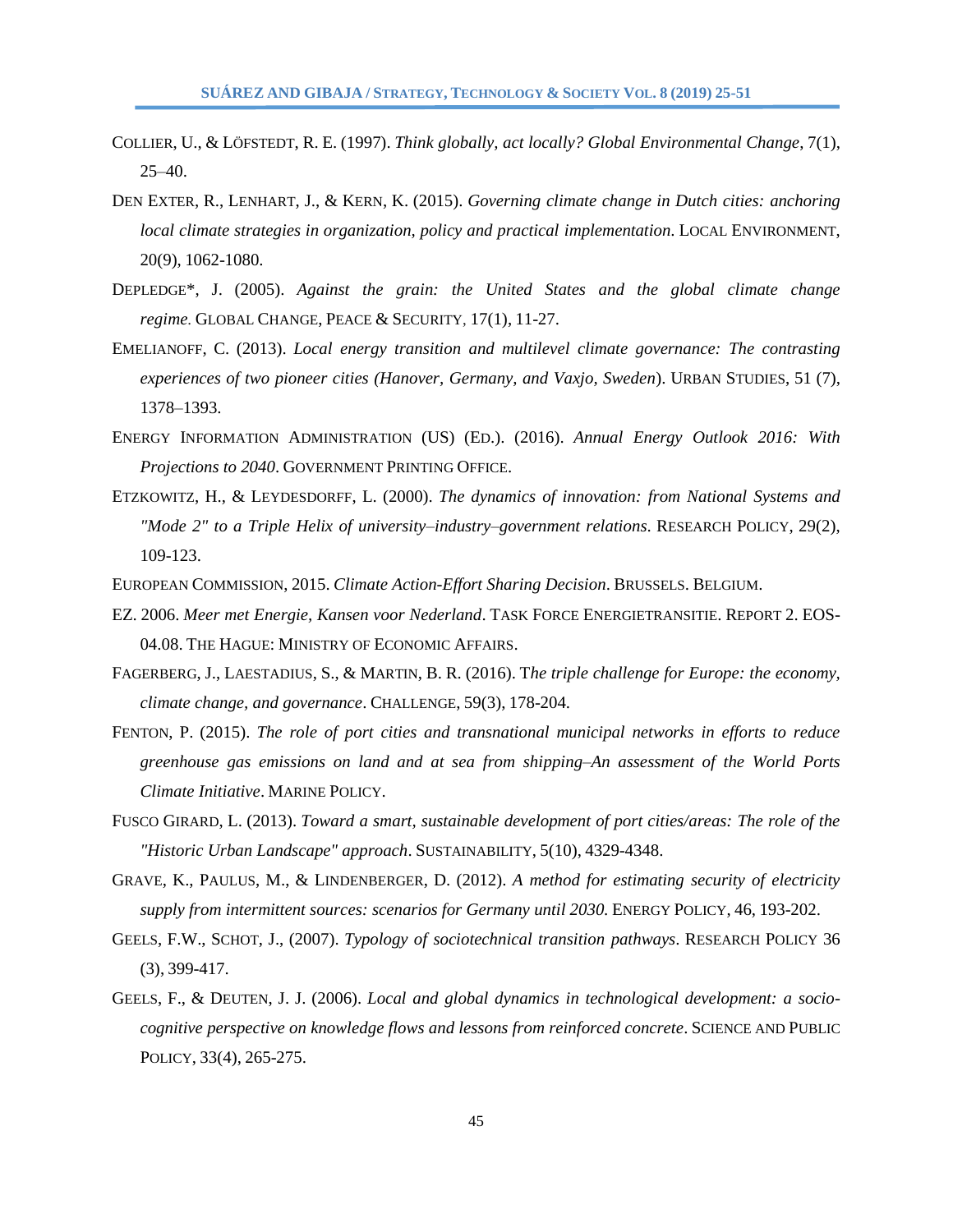- GUIDOLIN, M., & GUSEO, R. (2016). *The German energy transition: Modeling competition and substitution between nuclear power and Renewable Energy Technologies*. RENEWABLE AND SUSTAINABLE ENERGY REVIEWS, 60, 1498-1504.
- GUPTA, J., LASAGE, R., & STAM, T. (2007). *National efforts to enhance local climate policy in the Netherlands*. ENVIRONMENTAL SCIENCES, 4(3), 171-182.
- HALL, P. (2014). *Good cities, better lives: How Europe discovered the lost art of urbanism.* ABINGDON: ROUTLEDGE.
- HANSEN, J., RUEDY, R., SATO, M., & LO, K. (2010). *Global surface temperature change*. REVIEWS OF GEOPHYSICS, 48(4).
- HARGREAVES, T., HIELSCHER, S., SEYFANG, G., & SMITH, A. (2013). *Grassroots innovations in community energy: The role of intermediaries in niche development*. GLOBAL ENVIRONMENTAL CHANGE, 23(5), 868-880.
- HEIDRICH, O., RECKIEN, D., OLAZABAL, M., FOLEY, A., SALVIA, M., DE GREGORIO HURTADO, S. & HAMANN, J. P. (2016). *National climate policies across Europe and their impacts on cities strategies*. JOURNAL OF ENVIRONMENTAL MANAGEMENT, 168, 36-45.
- HÉRITIER, A. (2002) *Public-interest services revisited*. JOURNAL OF EUROPEAN PUBLIC POLICY 9.6, 995– 1019.
- INOUE, S. (2012). *Climate initiatives of the world's ports*. MARITIME TRANSPORT AND THE CLIMATE CHANGE CHALLENGE. EARTHSCAN/ROUTLEDGE, NEW YORK.
- JACOBSON, M. Z., DELUCCHI, M. A., BAUER, Z. A., GOODMAN, S. C., CHAPMAN, W. E., CAMERON, M. A., ... & ERWIN, J. R. (2017). *100% Clean and Renewable Wind, Water, and Sunlight All-Sector Energy Roadmaps for 139 Countries of the World*. JOULE, 1(1), 108-121.
- JOAS, F., PAHLE, M., FLACHSLAND, C., & JOAS, A. (2016). *Which goals are driving the Energiewende? Making sense of the German Energy Transformation*. ENERGY POLICY, 95, 42-51.
- JONAS, A. E. G., WHILE, A., & GIBBS, D. (2010). *Carbon control regimes, eco-state restructuring and the politics of local and regional development. In A. Pike, A. Rodriguez-Posé, & J. Tomaney (Eds.)*, HANDBOOK OF LOCAL AND REGIONAL DEVELOPMENT (PP. 283–292). LONDON: ROUTLEDGE.
- KABAT, P., VAN VIERSSEN, W., VERAART, J., VELLINGA, P., & AERTS, J. (2005). *Climate proofing the Netherland*S. NATURE, 438(7066), 283-284.
- KELEMEN, R.D. (2010). *Globalizing European Union environmental policy*. JOURNAL OF EUROPEAN PUBLIC POLICY 17, 335-349.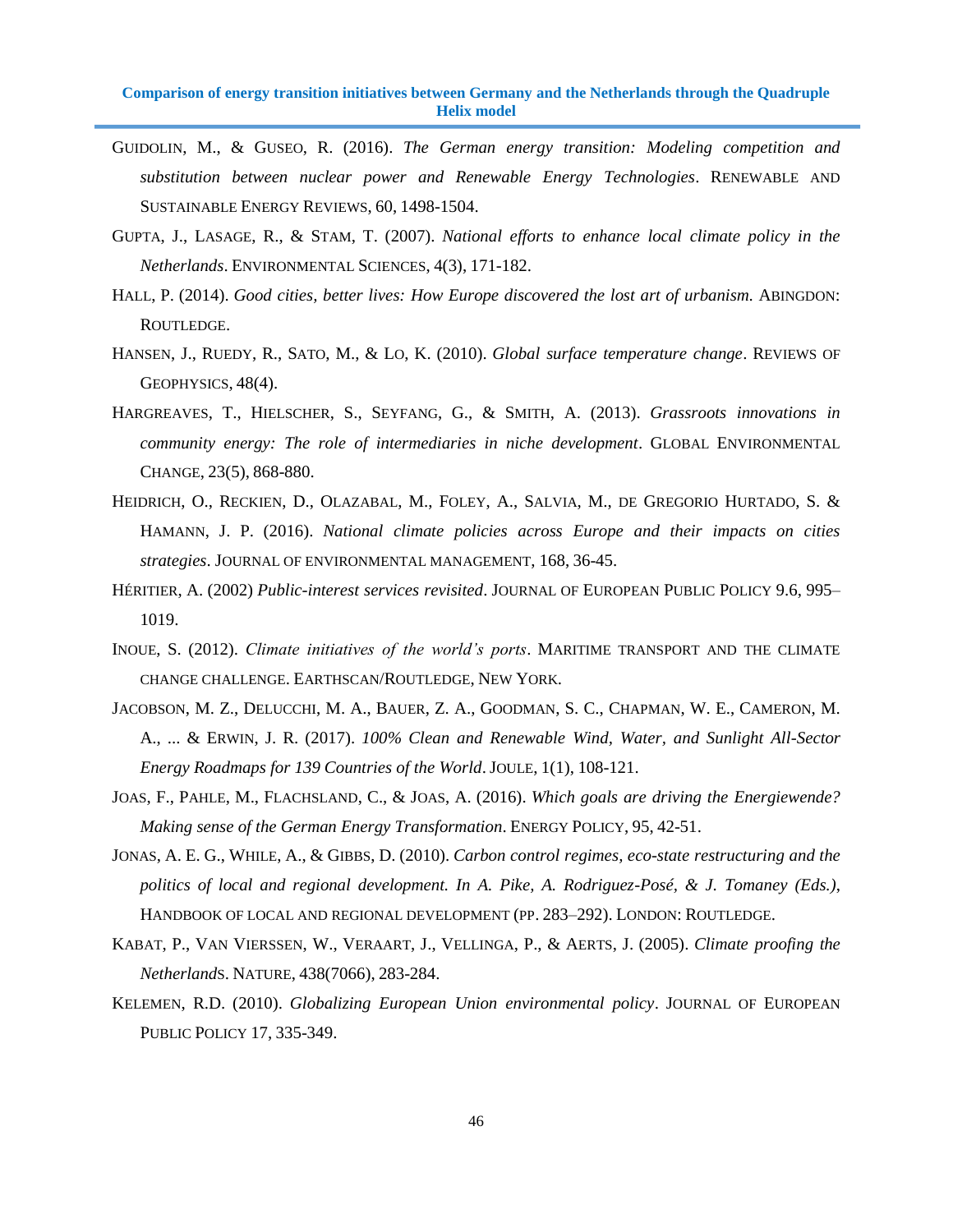- KIVIMAA, P., HILD EN, M., HUITEMA, D., JORDAN, A., NEWIG, J., 2015. *Experiments in Climate Governance. Lessons from a Systematic Review of Case Studies in Transition Research (No. 2015- 36)*. SPRU-SCIENCE AND TECHNOLOGY POLICY RESEARCH, UNIVERSITY OF SUSSEX.
- KLEIN RJT, HUQ S, DENTON F, DOWNING TE, RICHELS RG, ROBINSON JB, TOTH FL: *Inter-relationships between adaptation and mitigation. In Climate Change 2007: Impacts, Adaptation, and Vulnerability*. CONTRIBUTION OF WORKING II TO THE FOURTH ASSESSMENT REPORT OF THE INTERGOVERNMENTAL PANEL ON CLIMATE CHANGE. EDITED BY PARRY ML, CANZIANI OF, PALUTIKOF JP, VAN DER LINDEN PJ, HANSON CE. CAMBRIDGE UNIVERSITY PRESS; 2007:745- 777.
- KALKBRENNER, B. J., & ROOSEN, J. (2016). *Citizens' willingness to participate in local renewable energy projects: The role of community and trust in Germany*. ENERGY RESEARCH & SOCIAL SCIENCE, 13, 60-70.
- KITZING, L., & WEBER, C. (2014). *Support mechanisms for renewables: How risk exposure influences investment incentive*S.
- KÜHN, M., TESMER, M., PILZ, P., MEYER, R., REINICKE, K., FÖRSTER, A. & SCHÄFER, D. (2012). *CLEAN: project overview on CO2 large-scale enhanced gas recovery in the Altmark natural gas field (Germany)*. ENVIRONMENTAL EARTH SCIENCES, 67(2), 311-321.
- LAWTON SMITH, H., & LEYDESDORFF, L. (2014). *The Triple Helix in the context of global change: dynamics and challenges*. PROMETHEUS, 32(4), 321-336.
- MANNE, A., & RICHELS, R. (1996). *The Berlin Mandate: the costs of meeting post-2000 targets and timetables*. ENERGY POLICY, 24(3), 205-210.
- MACKAY, A. (2008). *Climate change 2007: impacts, adaptation, and vulnerability. Contribution of Working Group II to the fourth assessment report of the Intergovernmental Panel on Climate Change.* JOURNAL OF ENVIRONMENTAL QUALITY, 37(6), 2407-2407.
- MARCHETTI, C. (1977). *Primary energy substitution models: on the interaction between energy and society*. TECHNOLOGICAL FORECASTING AND SOCIAL CHANGE, 10(4), 345-356.
- MARCHETTI, C., AND NAKICENOVIC (1979). *The dynamics of energy systems and the logistic substitution model*. INTERNATIONAL INSTITUTE FOR APPLIED SYSTEMS ANALYSIS.
- MARCHETTI, C.(1980). *Society as a learning system: discovery, invention, and innovation cycles revisited.* TECHNOLOGICAL FORECASTING AND SOCIAL CHANGE, 18(4), 267-282.
- MATSCHOSS & HEISKANEN. (2017). *Making it experimental in several ways: The work of intermediaries in raising the ambition level in local climate initiatives*. JOURNAL OF CLEANER PRODUCTION, JOURNAL OF CLEANER PRODUCTION.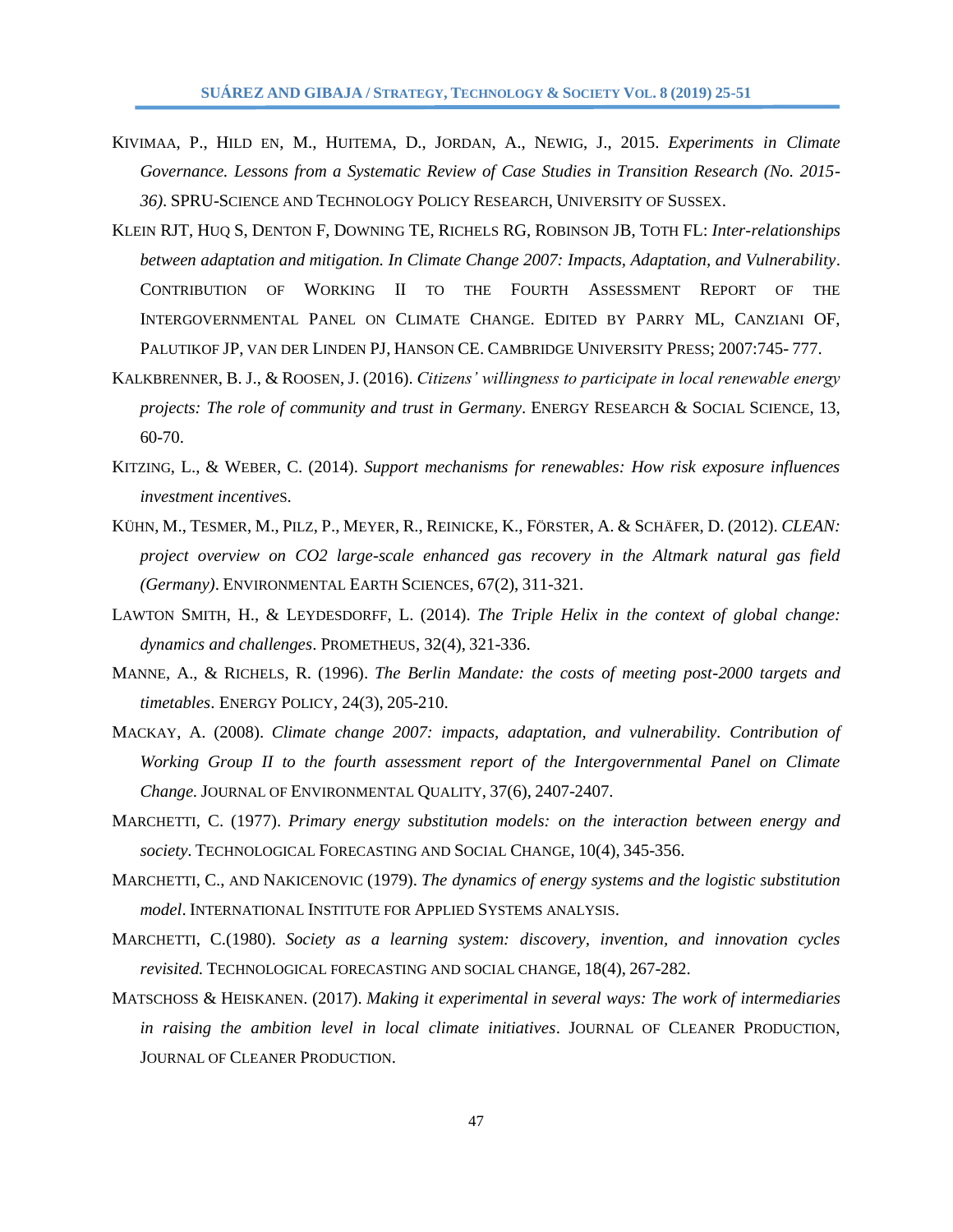- MERK, O. (2013). T*he competitiveness of global port-cities: synthesis report*. OECD REGIONAL DEVELOPMENT WORKING PAPERS, 2013(13).
- METZGER, J., & RADER OLSSON, A. (2013). *Sustainable Stockholm: Exploring urban sustainability in Europe's greenest city*. NEW YORK, NY: ROUTLEDGE.
- MONSTADT, J. (2004) *Die Modernisierung der Stromversorgung. Regionale Energie- und Klimapolitik im Liberalisierungs- und Privatisierungsprozess [The modernization of the electricity supply. Regional energy and climate policy in the process of liberalization and privatization*]. VERLAG FÜR SOZIALWISSENSCHAFTEN, WIESBADEN.
- MONSTADT, J. (2007). *Urban governance and the transition of energy systems: Institutional change and shifting energy and climate policies in Berlin*. INTERNATIONAL JOURNAL OF URBAN AND REGIONAL RESEARCH, 31(2), 326-343.
- OECD (2010), CITIES AND CLIMATE CHANGE, OECD PUBLISHING. HTTP://DX.DOI.ORG/10.1787/9789264091375-EN.
- OECD (2015), CLIMATE CHANGE MITIGATION: POLICIES AND PROGRESS, OECD PUBLISHING, PARIS. HTTP://DX.DOI.ORG/10/1787/9789264238787-EN.
- POLTRONIERI, P. (2016). ALTERNATIVE ENERGIES AND FOSSIL FUELS IN THE BIOECONOMY ERA: WHAT IS NEEDED IN THE NEXT FIVE YEARS FOR REAL CHANGE? CHALLENGES, 7(1), 11.
- RANGA M. AND ETZKOWITZ H. (2013), *Triple Helix Systems: An Analytical Framework for Innovation Policy and Practice in the Knowledge Society*, INDUSTRY AND HIGHER EDUCATION 27 (4): 237-262.
- RANGA M. AND GARZIK L. (2015), *From Mozart to Schumpeter: A Triple Helix Systems approach to advancing regional innovation in the Salzburg region of Austria, in: Austrian Council for Research and Technology Development* (ED., 2015): DESIGNING THE FUTURE: ECONOMIC, SOCIETAL AND POLITICAL DIMENSIONS OF INNOVATION. ECHOMEDIA BUCHVERLAG, VIENNA, AUGUST 2015.
- RECKIEN, D., FLACKE, J., DAWSON, R.J., HEIDRICH, O., OLAZABAL, M., FOLEY, A., HAMANN, J.J.P., ORRU, H., SALVIA, M., DE GREGORIO HURTADO, S., GENELETTI, D., PIETRAPERTOSA, F., 2014. *Climate change response in Europe: What's the reality? Analysis of adaptation and mitigation plans from 200 urban areas in 11 countries*. CLIM. CHANGE 122, 331 - 340.
- ROTTERDAM CLIMATE INITIATIVE. (2009). *The New Rotterdam. Project office Rotterdam Climate Initiative*.
- SANZ-CASADO, E., LASCURAIN-SÁNCHEZ, M. L., SERRANO-LOPEZ, A. E., LARSEN, B., & INGWERSEN, P. (2014). *Production, consumption, and research on solar energy: The Spanish and German case*. RENEWABLE ENERGY, 68, 733-744.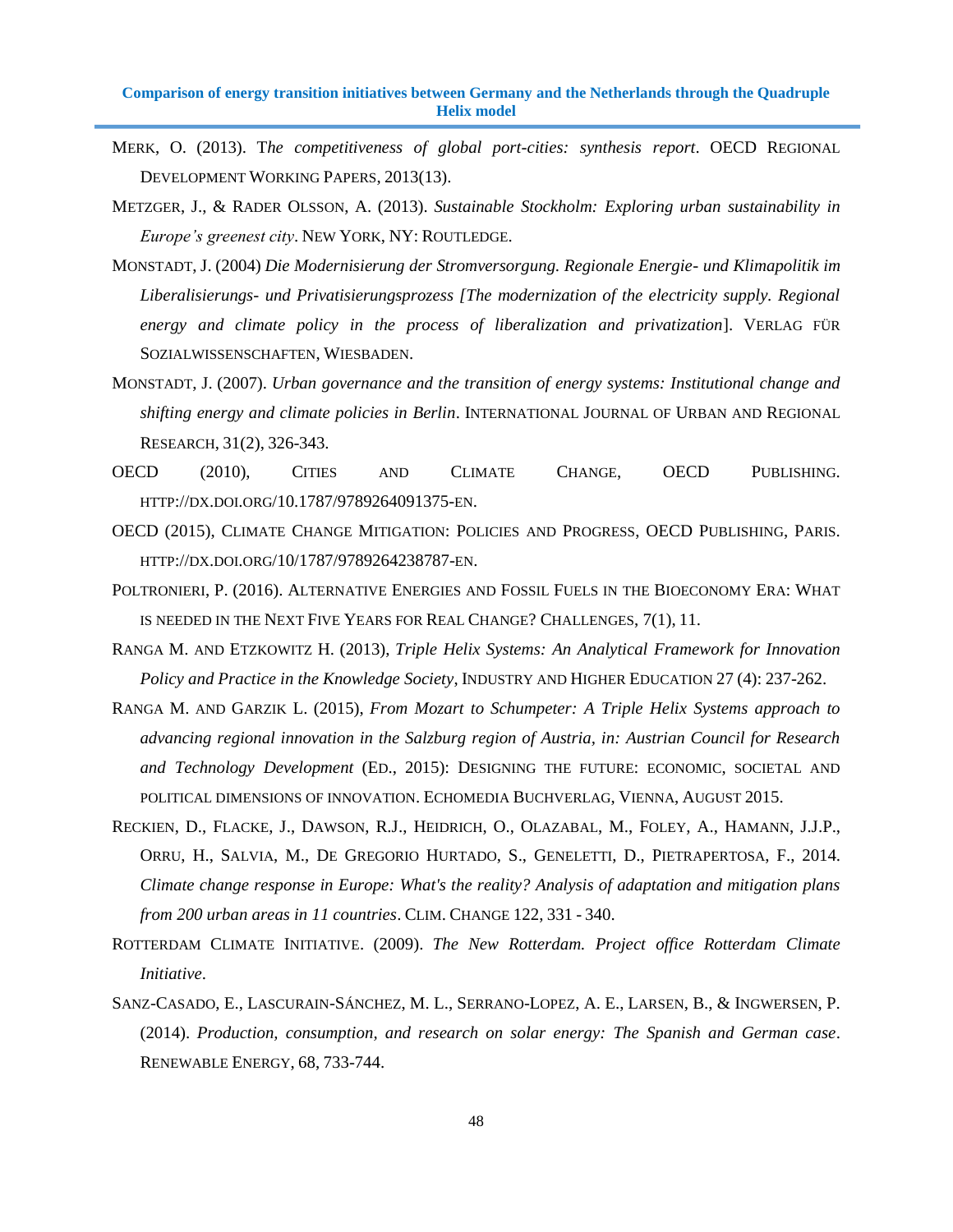- SCHOLZ, R., BECKMANN, M., PIEPER, C., MUSTER, M., & WEBER, R. (2014). *Considerations on providing the energy needs using exclusively renewable sources: Energiewende in Germany*. RENEWABLE AND SUSTAINABLE ENERGY REVIEWS, 35, 109-125.
- STOCKER, T. (ED.). (2014). C*limate change 2013: the physical science basis: Working Group I*  CONTRIBUTION TO THE FIFTH ASSESSMENT REPORT OF THE INTERGOVERNMENTAL PANEL ON CLIMATE CHANGE. CAMBRIDGE UNIVERSITY PRESS.
- STURM, C. (2017). *Inside the Energiewende: Policy and Complexity in the German Utility Industry*. ISSUES IN SCIENCE AND TECHNOLOGY, 33(2), 41.
- THE ECONOMIST, (2008) *German Lessons; Renewable Energy. Disponible en https://store.eiu.com/product/country-report/germany* CONSULTADO EN OCTUBRE 2017.
- UNITED NATIONS, 1992. IN NATIONS, (ED.), THE UNITED NATIONS FRAMEWORK CONVENTION ON CLIMATE CHANGE. UNITED NATIONS, NEW YORK, USA.
- UNITED NATIONS. (2016) *Human Development Index. Human Development Reports*. DISPONIBLE EN: HTTP://HDR.UNDP.ORG/EN/CONTENT/HUMAN-[DEVELOPMENT](http://hdr.undp.org/en/content/human-development-index-hdi)-INDEX-HDI. CONSULTADO EN OCTUBRE 2017.
- VILLANI, E., RASMUSSEN, E., & GRIMALDI, R. (2017). *How intermediary organizations facilitate university–industry technology transfer: A proximity approach*. TECHNOLOGICAL FORECASTING AND SOCIAL CHANGE, 114, 86-102.
- WALKER, G. (2008). *What are the barriers and incentives for community-owned means of energy production and use?* ENERGY POLICY, 36(12), 4401-4405.
- WALKER, G., & DEVINE-WRIGHT, P. (2008). *Community renewable energy: What should it mean?*  ENERGY POLICY, 36(2), 497-500.
- WORLD BANK. (2013). *World Economic Indicators*. DISPONIBLE EN: HTTPS://DATA.[WORLDBANK](https://data.worldbank.org/indicator).ORG/INDICATOR. CONSULTADO EN OCTUBRE 2017.
- WOO PARK H. (2014), *Transition from the Triple Helix to Non-Triple Helices?* An interview with Elias G. *Karayiannis and David F. J. Campbell*, SCIENTOMETRICS 99:203–207.
- WÜRTENBERGER, L., BLEYL, J., MENKVELD, M., VETHMAN, P., & VAN TILBURG, X. (2011). *Business models for renewable energy in the built environment*. WRITTEN FOR THE IEA-RETD.
- YAWSON R. M. (2009), *The Ecological System of Innovation: A New Architectural Framework for a Functional Evidence-Based Platform for Science and Innovation Policy*, THE FUTURE OF INNOVATION PROCEEDINGS OF THE XXIV ISPIM 2009 CONFERENCE, VIENNA, AUSTRIA, JUNE 21– 24, 2009.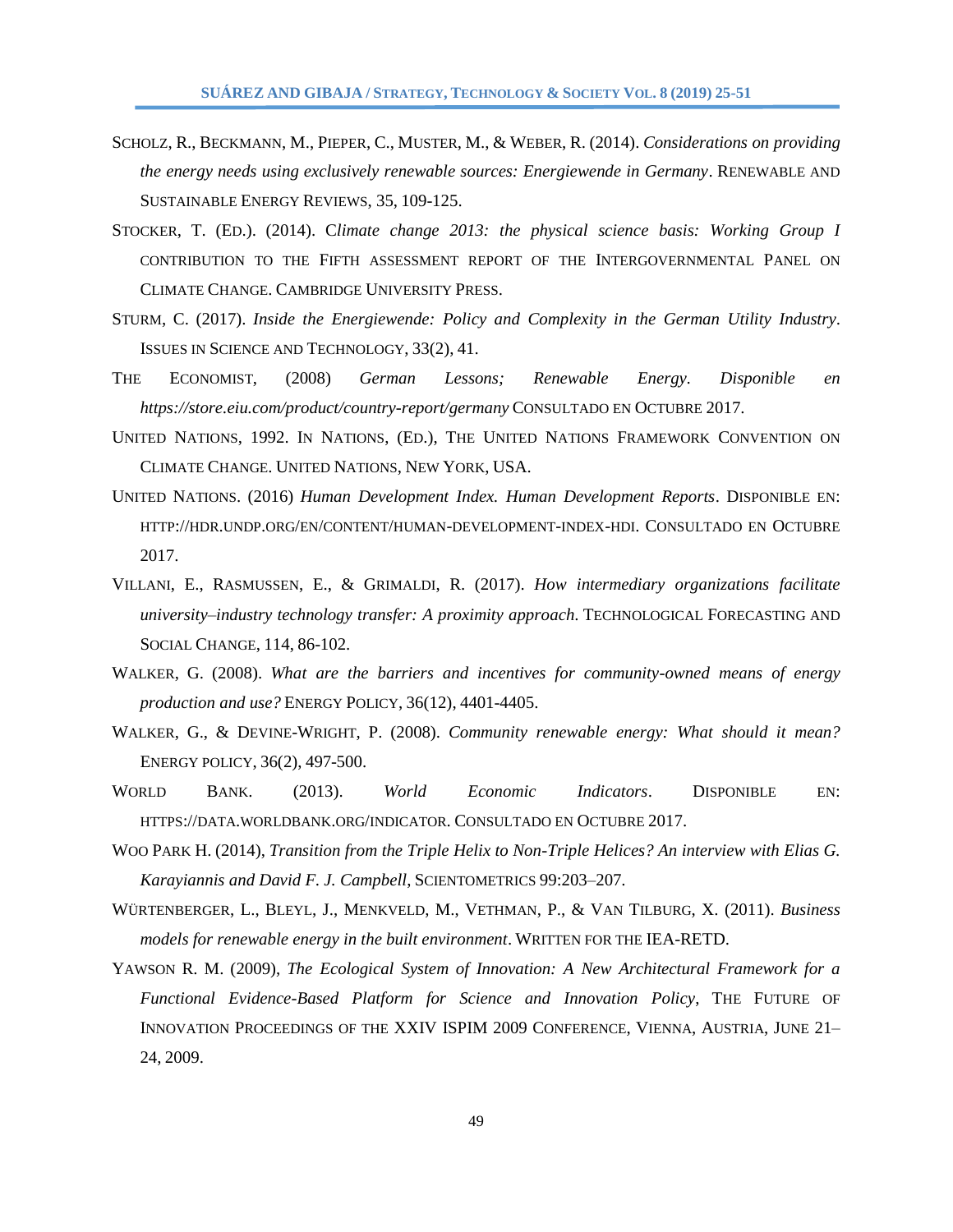- YILDIZ, Ö., ROMMEL, J., DEBOR, S., HOLSTENKAMP, L., MEY, F., MÜLLER, J. R., & ROGNLI, J. (2015). *Renewable energy cooperatives as gatekeepers or facilitators? Recent developments in Germany and a multidisciplinary research agenda*. ENERGY RESEARCH & SOCIAL SCIENCE, 6, 59-73.
- ZIMMERMAN, & FARIS. (2011). *Climate change mitigation and adaptation in North American cities*. CURRENT OPINION IN ENVIRONMENTAL SUSTAINABILITY, 3(3), 181-187.

# **6 Figures, tables and acronyms**

#### **6.1 Figures**

Figure 1. World energy consumption by energy source (1940 – 2040).

#### **6.2 Tables**

Table 1. Comparison of GDP, GDP per capita, Purchasing Power Parity and HDI. (World Bank, 2017; UN, 2016).

Table 2. Green House Emissions GHE targets and currently ranking within the European

Commission (own elaboration with data from the European Community, 2012).

Table 3. German energy supply. (Indexed data, the year 2000 Oil source is base 100).

Table 4. Netherlands energy supply. (Indexed data, the year 2000 Oil source is base 100).

Table 5. Own elaboration based on conclusions.

#### **6.3 Acronyms**

- AISHE Audit Instrument for Sustainability in Higher Education
- BANS Bestuursaccord Nieuwe Stijl (National Policy Agreement on Climate Change)
- BTU British Thermal Units
- CFO Chief Financial Officer